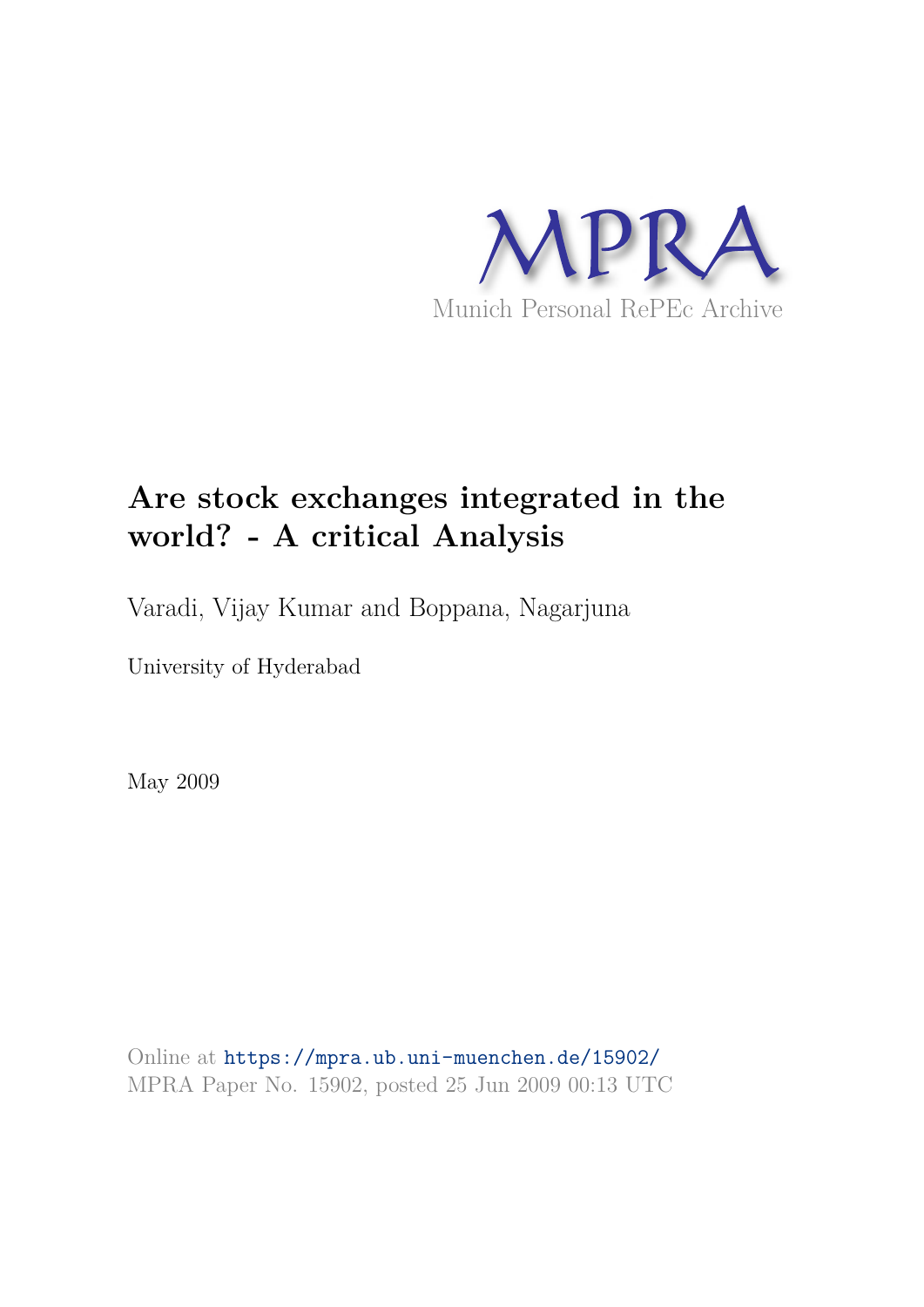#### UNIVERSITY OF HYDERABAD

Are stock exchanges integrated in the world?

A critical analysis

**Vijay & Dr. Boppana Nagarjuna** 

In the recent rapid reforms made the global into a global village in nature and in terms of efficiency, transparency. The information flow in one market may affect the other markets in the world, because of its integration. In this regard, this paper explores the objective whether there is any integration of markets taken place or not. For reaching the objective, we have used rigorous time series techniques for the equal period of data (1<sup>st</sup> January, 2001 to 30<sup>th</sup> April, 2009) of 17 stock exchanges in the world, which includes Asia, Europe, north America, Latin America etc.,. Our findings are markets within the region are well integrated both in terms of short run and long run equilibrium, because of its less cross-country restrictions. Many of the markets are showing granger causal relations between each other.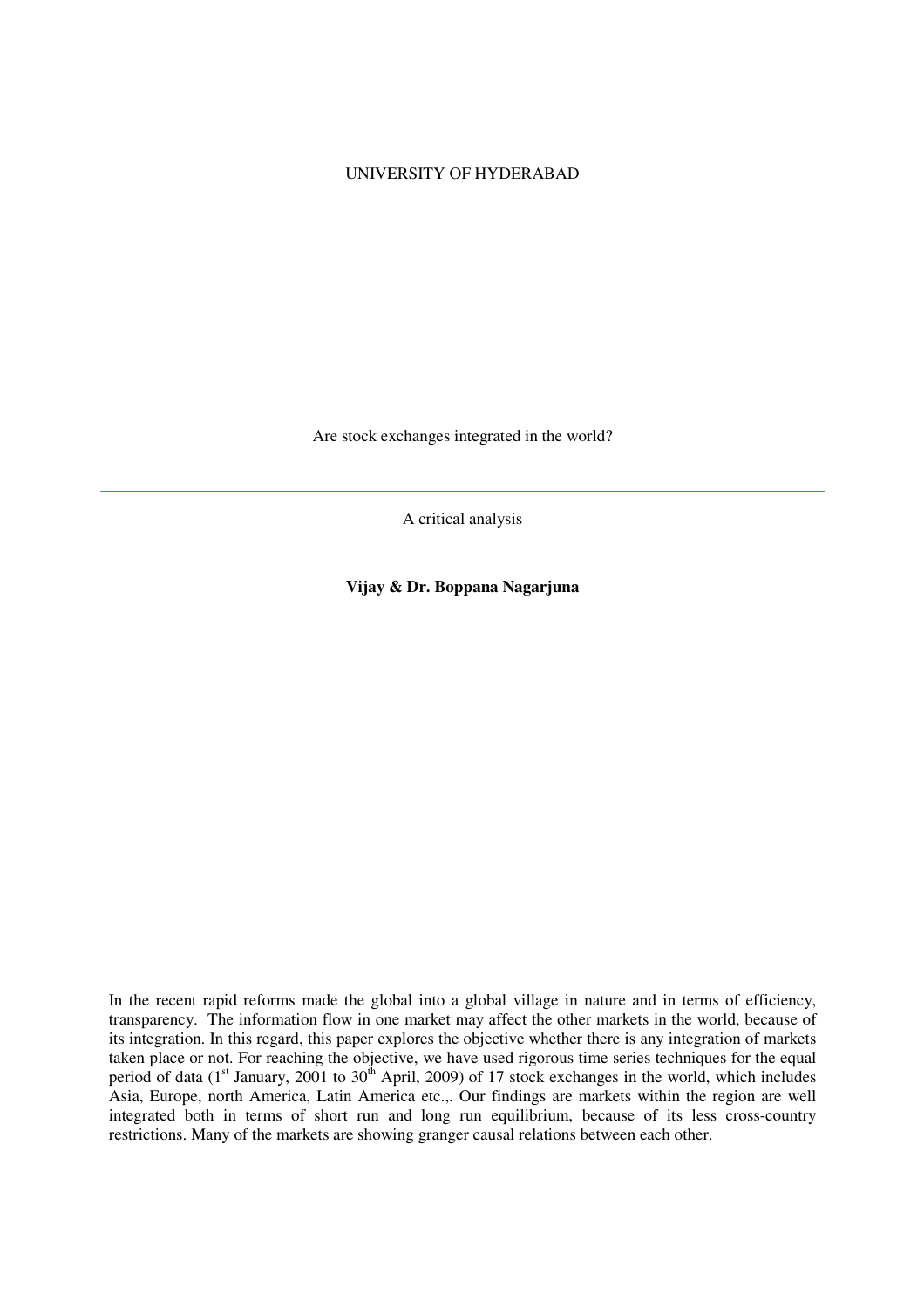# **Is Stock Exchanges are integrated in the world – Critical Analysis V.Vijay Kumar<sup>1</sup> and Dr. Boppana Nagarjuna<sup>2</sup>**

#### **Introduction:**

<u>.</u>

Economic reforms in the process of globalization positively changes in its nature of world stock exchanges. Many research scholars would pose a question, is stock exchanges are become integrated in the reform period. In the recent years, the world economies are moving its own dimension, is experiencing a new kind of financial crisis with its integrity and efficiency. Recent years are evident to stock exchanges, stock prices are falling drastically and majority of investment in stock market and its allied services is evaporating and no idea how it makes people miserable.

The integration of stock exchanges produces a number of significant efficiency gains, some of which are passed on by the exchanges to their users (intermediaries, investors and issuers) in the form of lower fees, and some of which accrue directly to users. The integration of exchanges eliminates the duplication of costly infrastructure, thus reducing the average cost of processing a trade. The competitive constraints imposed by other trading mechanisms and the bargaining power of users induce the integrated exchange to pass on those cost savings to its members by reducing trading fees. Final investors can then benefit from this reduction in the explicit costs of trading in the form of lower brokerage fees.

Many researchers are found that co-integration among national stock markets may be implied by one or more of the following factors: less cross-country restrictions on stock investment and foreign ownership. A question then arises here: what kind of co-integration, linear or nonlinear, are these factors supposed to result in? So far, all of the studies on international stock market integration that adopt cointegration

<sup>2</sup> Senior Faculty, Department of Economics, University of Hyderabad. **bnss@uohyd.ernet.in** 

<sup>&</sup>lt;sup>1</sup> Research Scholar, Department of Economics, University of Hyderabad. <u>varadivk@gmail.com</u>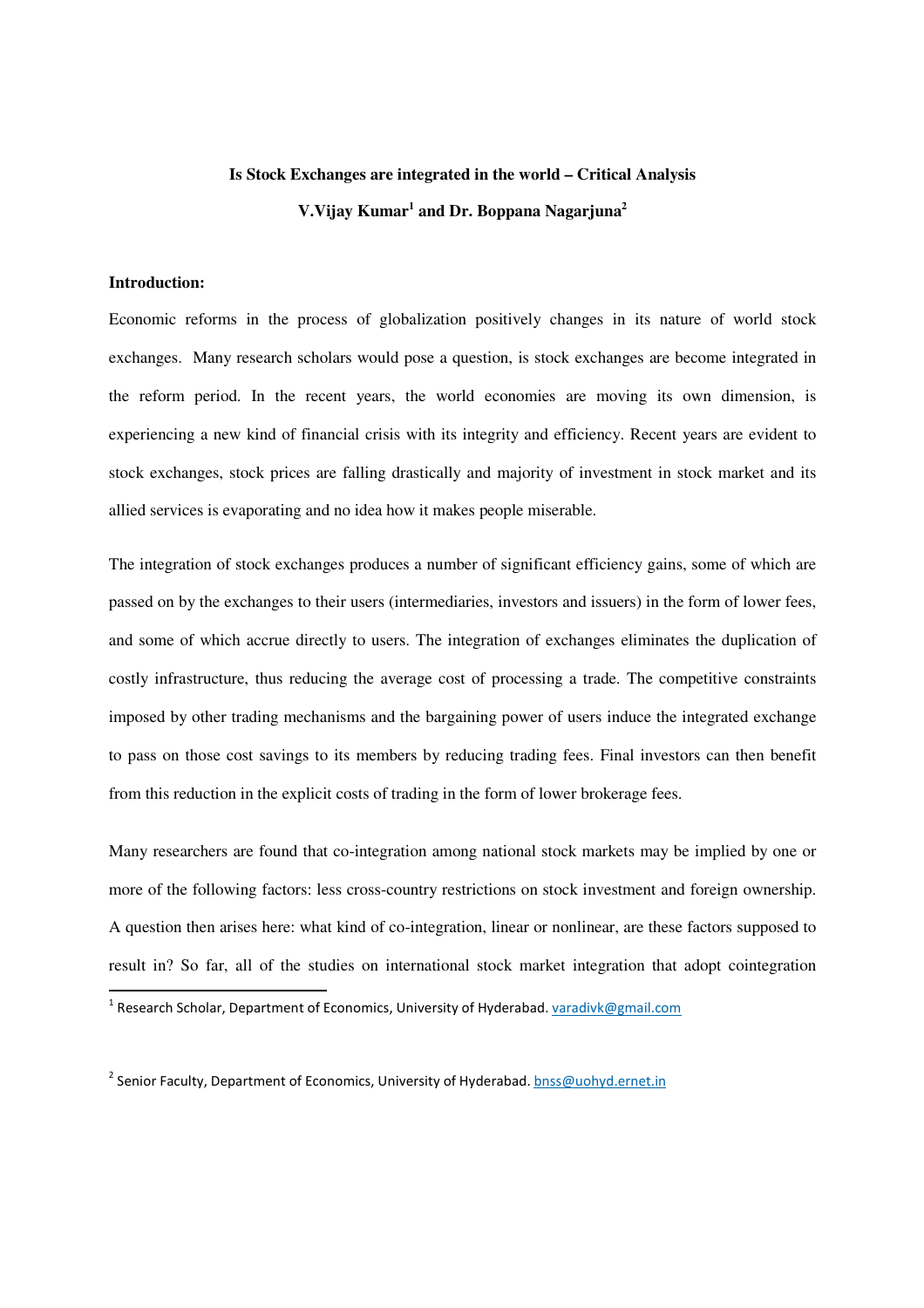analysis have taken the former for granted if cointegration is indeed present, while completely ignoring the latter. Therefore, it is of importance to detect the possible existence of linear and nonlinear cointegration among national stock markets.

However, the former studies specifies and estimates a nonlinear regression model without paying attention to the possible non-stationarity of the regressand and the regressors that are the transformations of the original time series. Thus the study is unable to cut loose from the problem of spurious regression which cointegration techniques have been developed to overcome. In the latter study, the authors use the original series and their cross-products and squares in the cointegration regression model after unit root tests are applied to ensure that all the complex elements in the vector are integrated of the same order (order one). Furthermore, the normality condition for employing the Johansen method is violated. Even though the authors argue that no autocorrelation in the residuals is more important than the normality condition, this does not mean that the latter is unimportant as finitesample critical values are computed using normally distributed data.

In the theoretical literature, financial market integration derives from various postulates such as the law of one price (Cournot (1927). Despite distinguishing features, these postulates share a common perspective: if risks command the same price, then the correlation of financial asset prices and the linkage among markets comes from the movement in the price of risks due to investors' risk aversion. Based on these theoretical postulates, financial integration at the empirical level is studied using several factors. Among several others in the applied finance literature, have used the cointegration hypothesis to assess the international integration of financial markets. Taylor and Tonks (1989) found that the cointegration technique is useful from the perspective of the international capital asset price model. Kasa (1992) suggested that the short-term return correlation between stock markets is not appropriate from the perspective of long-horizon investors driven by common stochastic trends.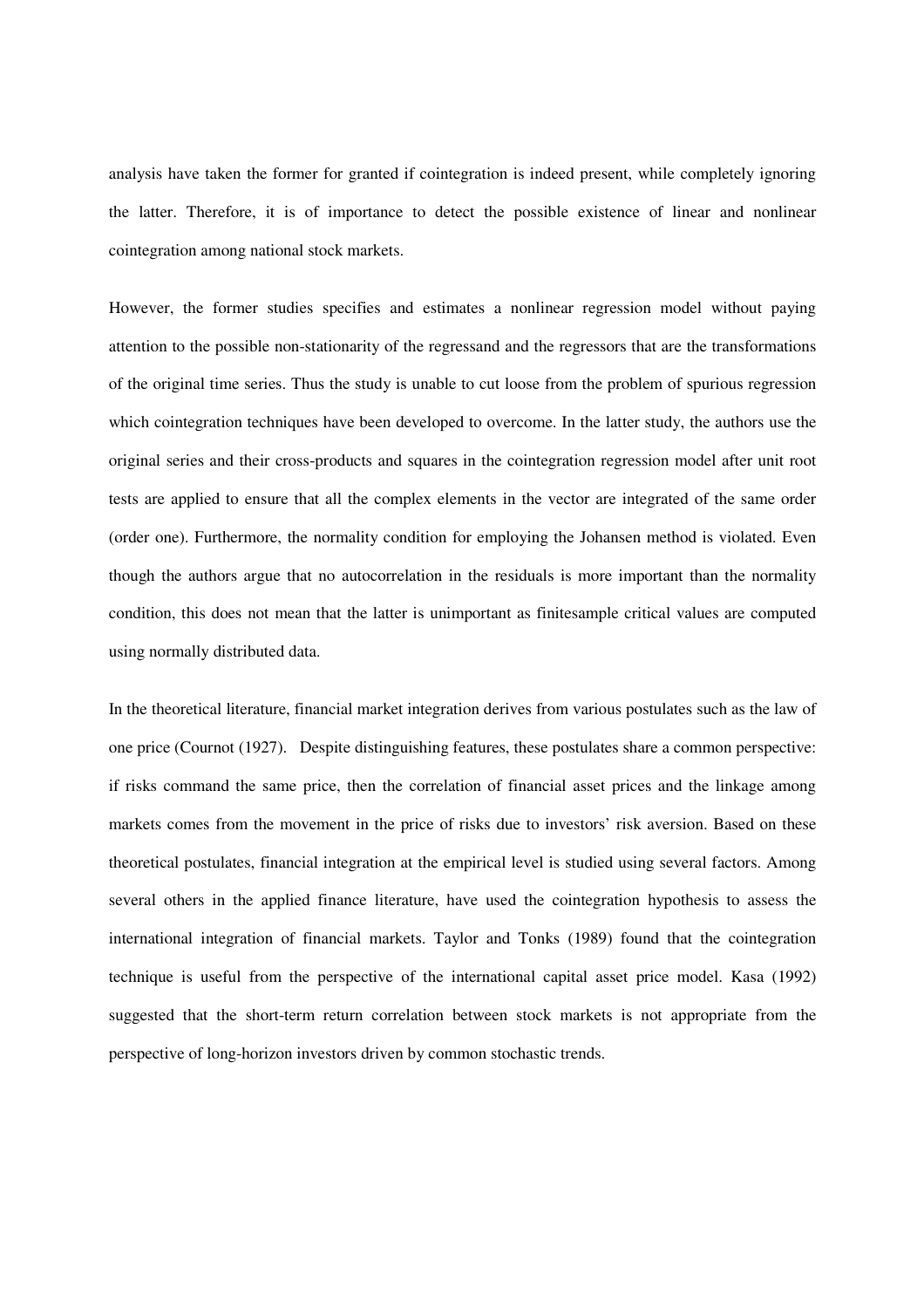The cointegration model is useful since it not only distinguishes between the nature of long-run and of short-run linkages among financial markets, but captures the interaction between them as well. What is striking about the empirical literature is that studies on the subject have brought to the fore various useful perspectives relating to price equalisation, market equilibrium, market efficiency and portfolio diversification (Chowdhry et al (2007)).

Harvey (1995) suggested that the improvement in market efficiency is consistent with increasing integration with world markets. If markets are predictable and foreign investors are sophisticated, then investors are likely to profit from the predictability of returns. Hassan and Naka (1996) suggest that in cointegrated markets, price movements in one market immediately influence other markets, consistent with efficient information sharing and free access to markets by domestic and foreign investors. Another viewpoint is that national stock markets are different since they operate in the economic and social environments of different countries. Accordingly, a country's financial market is efficient when prices reflect the fundamentals and risks of that country, rather than the fundamentals and risks of other countries. Several studies have, however, argued that financial integration could occur due to real economic interdependence or linkages among economic fundamentals across nations. For instance, the profit and loss account and the balance sheet of a domestic company relying on a large volume of exports and imports can be affected by the macroeconomic fundamentals of other countries.

Based on these considerations, the current paper attempts to detect non-linearity in the long-run equilibrium relationship between several national stock markets. It is organized as follows.

## **Motivation of the study:**

When we plot (Figure 1) the closing prices of different stock markets, we found the falling trend in all markets at same point. It makes to go in deep, study about the reflection and affect of stock prices on other markets relatively.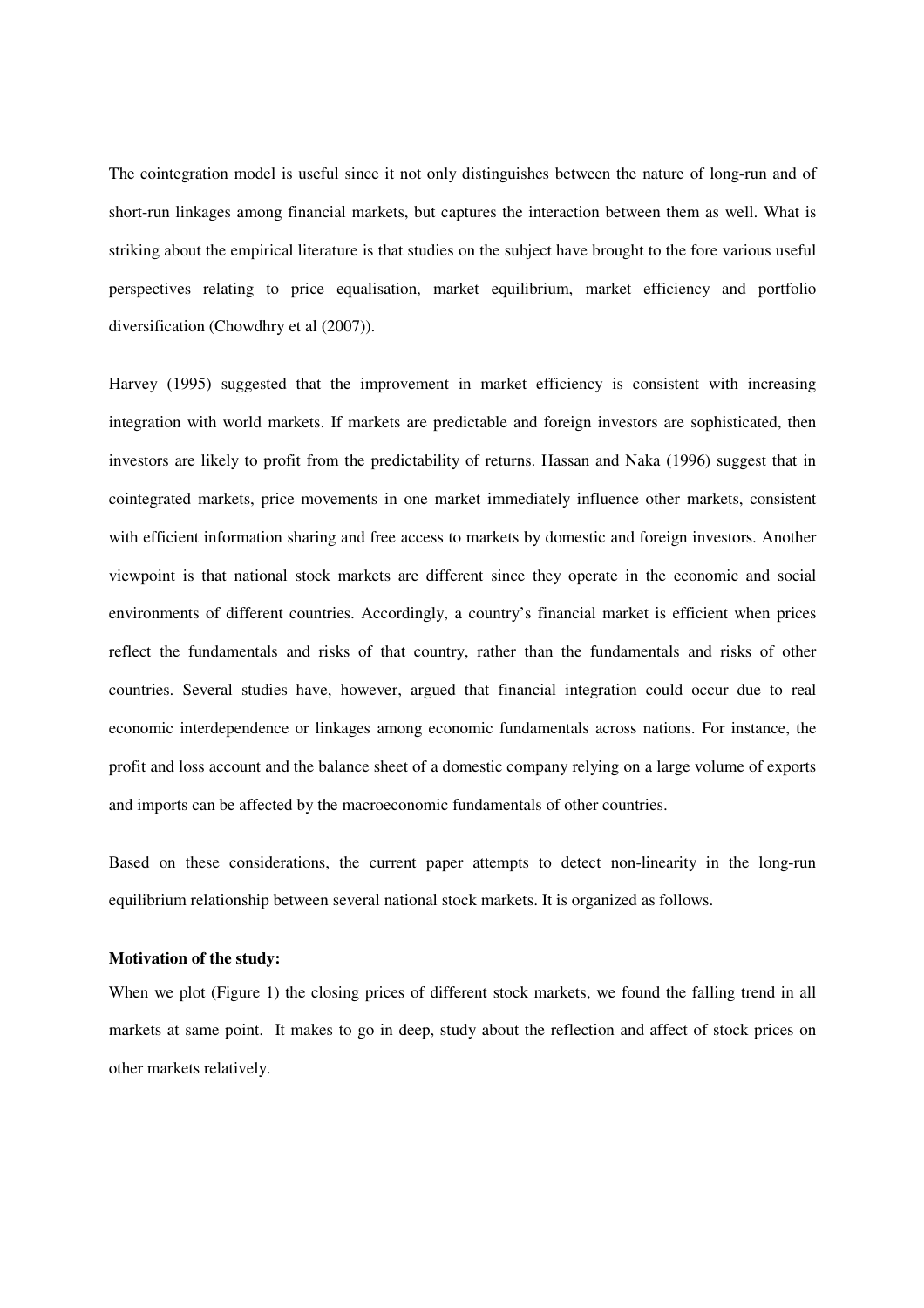#### **Objectives and Hypothesis:**

This paper major objective is to understand the co-integration relationship between intra and inter stock exchanges in the world and how they are integrated towards reaching the efficiency.

H0: Stock Markets are well co-integrated and leads to major fall or leads to financial crisis  $H_1$ : Otherwise

#### **Data Sources:**

World stock exchanges price series is collected and taken support from various data sources; such as world stock exchanges, yahoo finance, BSE and its own stock exchanges for daily data of closing price series for almost 25 major stock exchanges in the world. The data which includes ie., **in Asia and Pacific Markets** we have Bombay Stock Exchange (BSE), All Ordinaries, Shangai, Hang Seng, Jakarta Composite, KLSE, Nikkei 225, Staraits Times; **in European Markets** we have ATX (Vienna), CAC-40 (Paris), DAX, AEX –General (Amesterdom), MIBTEL (Milan), Swiss Market, FTSE 100; **in Latin American Markets** we have MERVAL, Bovespa and IPC (Mexico) **and in North American Markets** we have S&P TSX Composite, Dow Jones Index, S&P 500 index and Nasdaq-100.

#### **Data**:

The data we have considered in this paper is daily data for the period  $1<sup>st</sup>$  January, 2001 to 30<sup>th</sup> April, 2009. The data includes closing prices of the every stock market indices.

#### **Methodology:**

To study the above said objectives, I have followed the following methodology. First I have changed the raw data into the return form for normalize the data. Then I have concentrated on descriptive statistics i.e., Mean, standard deviation, minimum, maximum, skewness, kurtosis and J-B Statistic to know the behavior of the data. After that, I just regress RBSE (return series of Bombay Stock Exchange) as a dependent variable, other variables are independent variables to check whether there is any relationship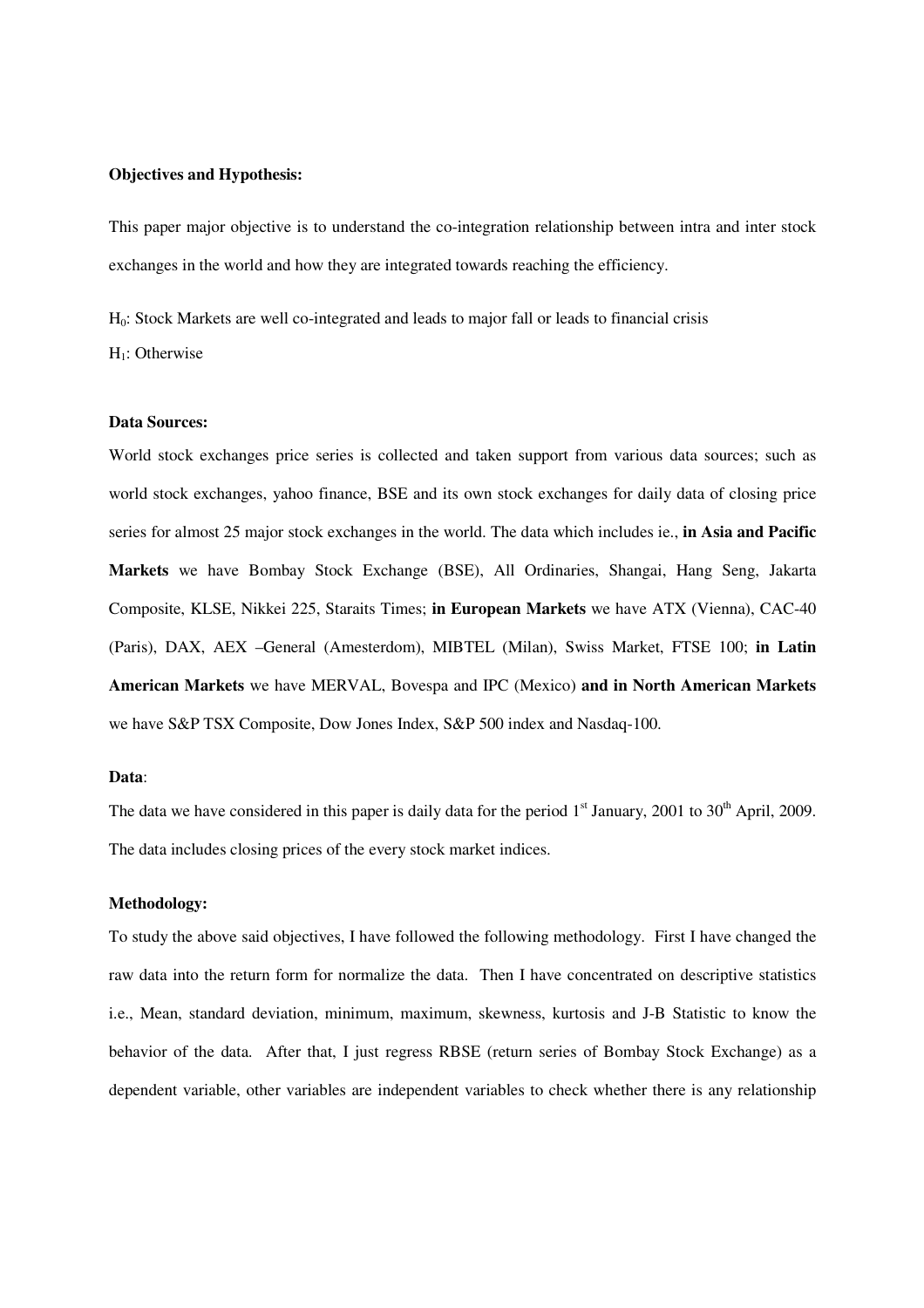taken place, but D-W statistics shows autocorrelation exists. I checked the correlation matrix for at what stages all these variables correlated each other.

Although regression analysis deals with the dependence of the variable on other variables, it does not necessarily imply causation. To find lag length of the variable, whether they have any unit root or stationary, I have used ADF statistics with level form and ADF statistics with first difference, I found in level form there is a unit root.

#### **A Vector Error Correction Model:**

The finding that many time series may contain a unit root has spurred the development of the theory of non-stationary time series analysis. Engle and Granger (1987) pointed out that a linear combination of two or more non-stationary series may be stationary. If such a stationary, linear combination exists, then the non-stationary time series are said to be cointegrated. The stationary linear combination is called the co-integrating equation and may be interpreted as a long-run equilibrium relationship between the variables. Although the two series may be non stationary they may move closely together in the long run so that the difference between them is stationary. The series RBSE and RAEX\_E are said to be integrated of the order one, denoted by  $I(1)$ , if they become stationary after first difference. If there are two such series which are I(1) integrated and their linear combination is stationary, then these two series are said to be cointegrated. This relationship is the long run equilibrium relationship between RBSE and RAEX\_E.

A principal feature of cointegrated variables is that their time paths are influenced by the extent of any deviation from long-run equilibrium. If the system is to return to its long run equilibrium, the movement of at least one variable must respond to the magnitude of the disequilibrium. If cointegration exists between St and Ft, then Engle and Granger representation theorem suggests that there is a corresponding Error Correction Model (ECM). In an ECM, the short term dynamics of the variables in the system are influenced by the deviations from the equilibrium.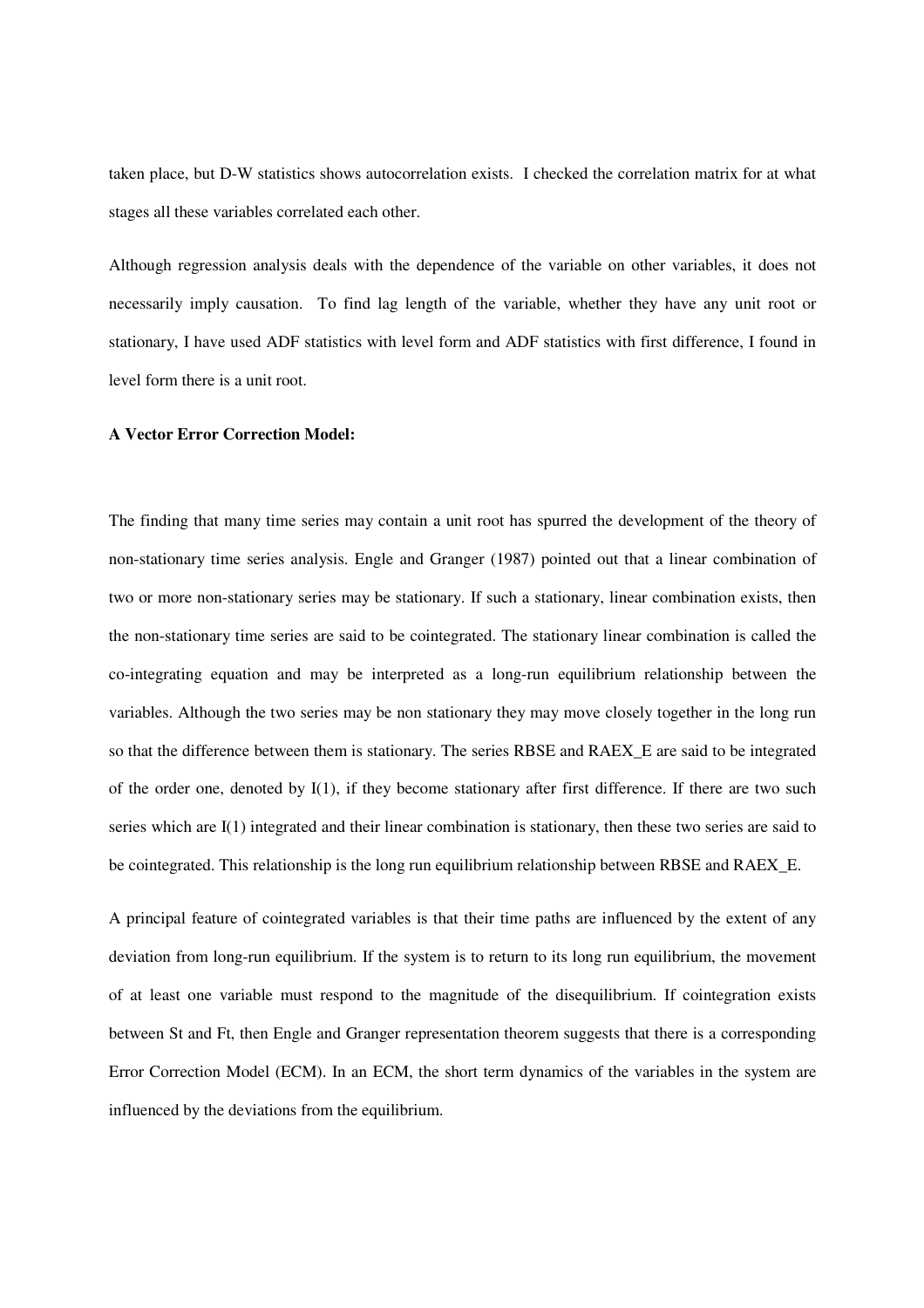The present research, seeks to determine whether there exists an equilibrium relationship between the different indices. Engle and Granger suggest a four step procedure to determine if the two variables are cointegrated. The first step in the analysis is to pre-test each variable to determine its order of integration, as cointegration necessitates that the two variables be integrated of the same order. Augmented Dickey-Fuller (ADF) test has been used to determine the order of integration. If the results in step one show that both the series are I(1) integrated then the next step is to establish the long run equilibrium relationship in the form

$$
RBSE_{i} = \beta_{0} + \beta_{1}RAEX_{i} - E_{i} + e_{i}
$$

Where RBSE is the log of Bombay stock exchange index; RAEX E is the log of aex E index prices at time t and  $e_t$  is the residual term. In order to determine if the variables are cointegrated we need to estimate the residual series from the above equation. The estimated residuals are denoted as (ê). Thus the ê series are the estimated values of the deviations from the long run relationship. If these deviations are found to be stationary, then the RBSE and RAEX  $E$  series are cointegrated of the order  $(1,1)$ . To test if the estimated residual series is stationary Engle- Granger test for co-integration was performed.

The third step is to determine the ECM from the saved residuals in the previous step.

$$
\Delta R BSE_{i} = \alpha_{i} + \alpha_{\text{RBSE}} \hat{e}_{i-1} + lagger(\Delta R BSE_{i}, \Delta R AEX_{i} - E_{i}) + \varepsilon_{\text{RBSE},i}
$$
  

$$
\Delta AEX_{i} - E_{i} = \alpha_{i} + \alpha_{\text{RASE},i} \hat{e}_{i-1} + lagger(\Delta R BSE_{i}, \Delta R AEX_{i} - E_{i}) + \varepsilon_{\text{RASE},i} \hat{e}_{i-1} + \varepsilon_{\text{RASE},i} \hat{e}_{i-1} + \varepsilon_{\text{RASE},i} \hat{e}_{i-1} + \varepsilon_{\text{RASE},i} \hat{e}_{i-1} + \varepsilon_{\text{RASE},i} \hat{e}_{i-1} + \varepsilon_{\text{RASE},i} \hat{e}_{i-1} + \varepsilon_{\text{RASE},i} \hat{e}_{i-1} + \varepsilon_{\text{RASE},i} \hat{e}_{i-1} + \varepsilon_{\text{RASE},i} \hat{e}_{i-1} + \varepsilon_{\text{RASE},i} \hat{e}_{i-1} + \varepsilon_{\text{RASE},i} \hat{e}_{i-1} + \varepsilon_{\text{RASE},i} \hat{e}_{i-1} + \varepsilon_{\text{RASE},i} \hat{e}_{i-1} + \varepsilon_{\text{RASE},i} \hat{e}_{i-1} + \varepsilon_{\text{RASE},i} \hat{e}_{i-1} + \varepsilon_{\text{RASE},i} \hat{e}_{i-1} + \varepsilon_{\text{RASE},i} \hat{e}_{i-1} + \varepsilon_{\text{RASE},i} \hat{e}_{i-1} + \varepsilon_{\text{RASE},i} \hat{e}_{i-1} + \varepsilon_{\text{RASE},i} \hat{e}_{i-1} + \varepsilon_{\text{RASE},i} \hat{e}_{i-1} + \varepsilon_{\text{RASE},i} \hat{e}_{i-1} + \varepsilon_{\text{RASE},i} \hat{e}_{i-1} + \varepsilon_{\text{RASE},i} \hat{e}_{i-1} + \varepsilon_{\text{RASE},i} \hat{e}_{i-1} + \varepsilon_{\text{RASE},i}
$$

In the above equations,  $\triangle RBSE$ <sup>*t*</sup>, and  $\triangle RAEX$   $E$ <sup>*t*</sup>  $E$ <sub>*f*</sub> denote, respectively, the first differences in the log of spot and futures prices for one time period.  $\hat{e}_{t-1}$  is the lagged error correction term from the co-integrating equation and  $\mathcal{E}_{_{RBSE,t}}$  and  $\mathcal{E}_{_{RAEX\_E,t}}$  are the white noise disturbance terms.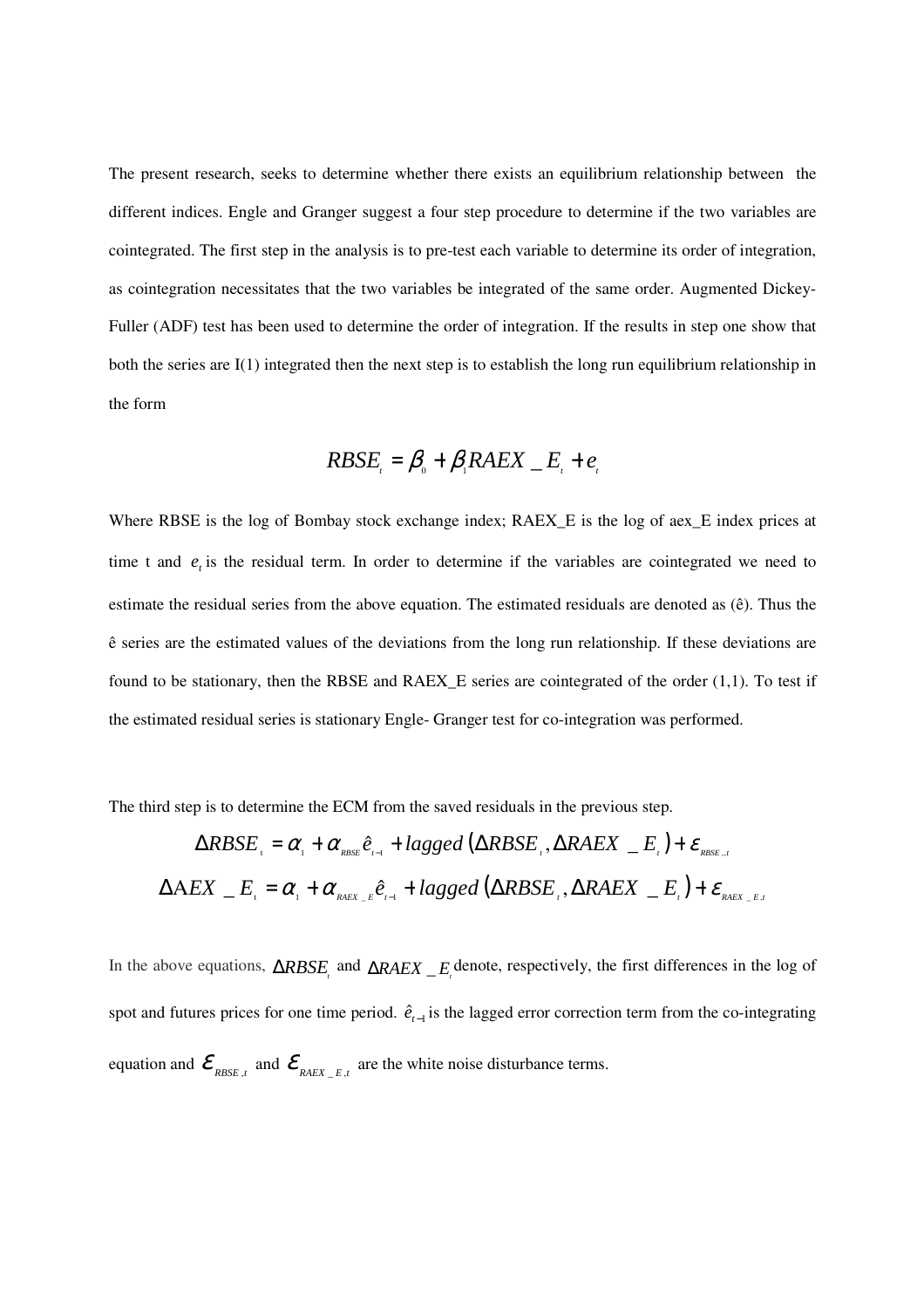The above equations describe the short-run as well as long-run dynamics of the equilibrium relationship between spot index and futures index. They provide information about the feedback interaction between the two variables.

In the equation ∆*RBSE*<sup>*t*</sup><sub>*l*</sub> has the interpretation that, change in *RBSE<sub><i>t*</sub></sub> is due to both, short-run effects. From lagged futures and lagged spot variables and to the last period equilibrium error  $\hat{e}_{t-1}$ , which represents adjustment to the long-run equilibrium. The coefficient attached to the error correction term measures the single period response of changes in spot prices to departures from equilibrium. If this coefficient is small then spot prices have little tendency to adjust to correct a disequilibrium situation. Then most of the correction will happen in the other index prices.

The last step involves testing the adequacy of the models by performing diagnostic checks to determine whether the residuals of the error correction equations approximate white noise. The reverse representation of Engle and Granger's Co-integration analysis along with the empirical findings has been given in the appendix. A pair wise Granger Causality test was done to establish the cause and effect relationship between the different series.

For causality, we have used Granger causality test which assumes that the information relevant to the prediction of the respective variables. The test involves estimating the following regressions:

$$
RBSE_{i} = \sum_{i=1}^{n} \alpha_{i} AEX \n\quad E_{i-i} + \sum_{j=1}^{n} RBSE_{i-j} + u_{i}
$$
\n
$$
AEX \n\quad E_{i} = \sum_{i=1}^{m} \lambda_{i} AEX \n\quad E_{i-i} + \sum_{j=1}^{m} \delta_{j} RBSE_{i-j} + u_{i}
$$

Where it is assumed that the disturbances  $\mathbf{u}_{1t}$  and  $\mathbf{u}_{2t}$  are uncorrelated.

#### **Results Discussion:**

As we discussed earlier, the simple/ descriptive statistics reveals (Table 1) that all series of indices behavior in terms of Mean, Standard Deviation, skewness, kurtosis and J-B statistic. The mean is a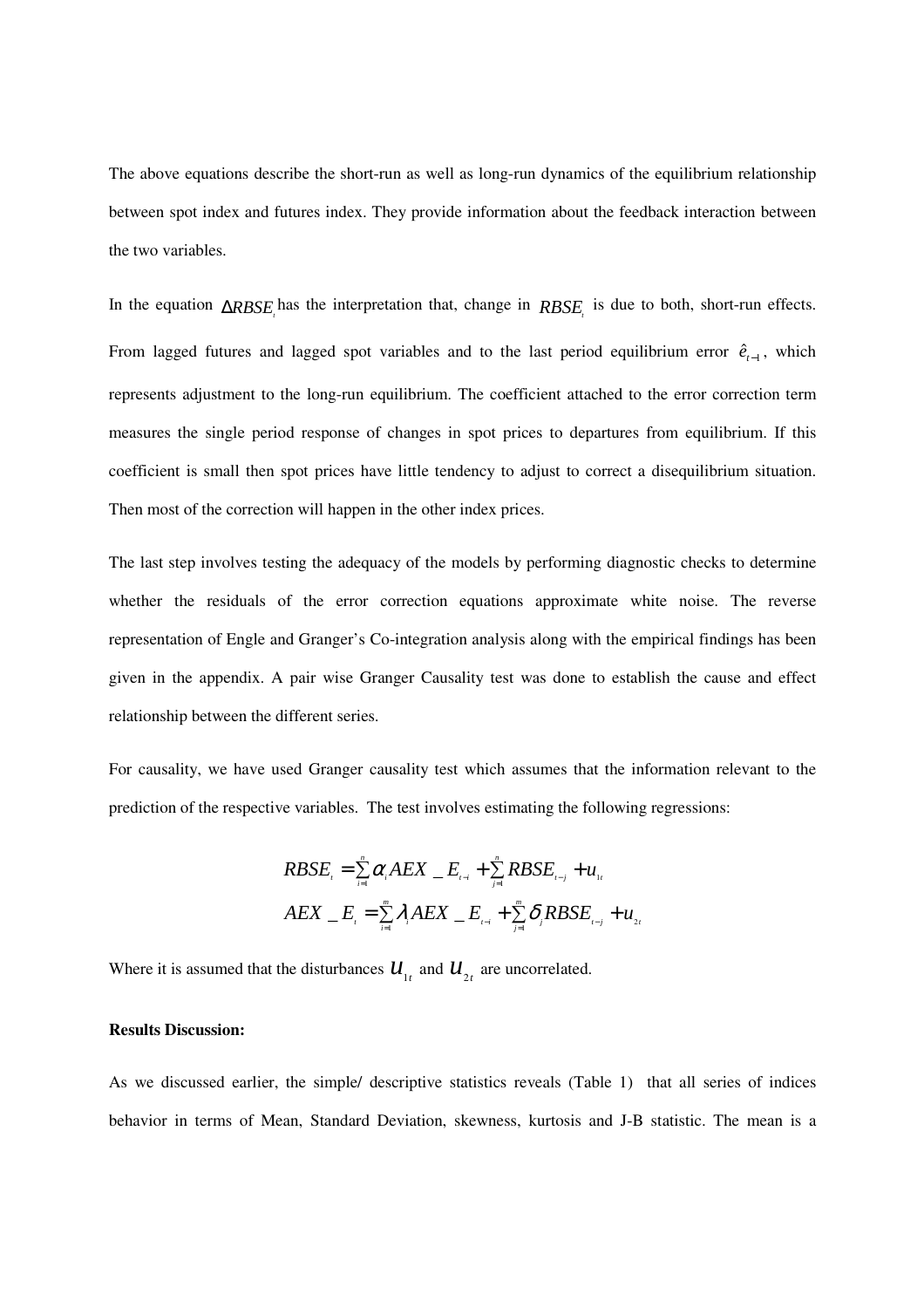measure of the center of the distribution of the series. Whereas, standard deviation is the measure of degree of desperation of the data from the mean value, it indicates form the table spread exists in all indices. Skewness is a measure of symmetry. In the given table, except rallord, rshagai (negative skewness having left tail) all are having positive skewness, but rnasdaq\_na is having positive skewness i.e., (1.013) which indicates a long right tail exists. Kurtosis is a measure of whether the data are peaked or flat relative to a normal distribution i.e, k=3. But in the given indices there is no such series are to be seen. But, all the indices are negative excess kurtosis with having heavy peaked in its nature..

| <b>Table 1: Simple Statistics</b> |             |                |         |            |                 |                 |         |
|-----------------------------------|-------------|----------------|---------|------------|-----------------|-----------------|---------|
| Variable                          | <b>Mean</b> | <b>Std Dev</b> | Min     | <b>Max</b> | <b>Skewness</b> | <b>Kurtosis</b> | $J-B$   |
| <b>Rbse</b>                       | 0.01744     | 0.00968        | 0.00479 | 0.03847    | 0.372299        | $-1.35197$      | 204.576 |
| raex e                            | 0.25175     | 0.05987        | 0.15581 | 0.45884    | 0.702415        | $-0.068381$     | 169.879 |
| <b>Rallord</b>                    | 0.02544     | 0.00614        | 0.01459 | 0.03741    | $-0.184831$     | $-1.367147$     | 172.243 |
| ratx_e                            | 0.05207     | 0.02590        | 0.02007 | 0.09968    | 0.255174        | $-1.520951$     | 220.020 |
| rcac40 e                          | 0.02397     | 0.00528        | 0.01621 | 0.04162    | 0.578205        | $-0.599483$     | 145.701 |
| rdax e                            | 0.02113     | 0.00634        | 0.01234 | 0.04540    | 0.861994        | 0.337652        | 265.022 |
| rdja_na                           | 0.00966     | 0.00142        | 0.00706 | 0.01528    | 0.579020        | 0.340848        | 125.139 |
| rftse_e                           | 0.01985     | 0.00332        | 0.01485 | 0.03043    | 0.471153        | $-0.804038$     | 131.767 |
| rhangseng                         | 0.00721     | 0.00203        | 0.00316 | 0.01189    | 0.070610        | $-0.755893$     | 50.779  |
| rmexico_la                        | 0.00924     | 0.00511        | 0.00305 | 0.01968    | 0.334909        | -1.434489       | 215.238 |
| rmibtel e                         | 0.00433     | 0.0008974      | 0.00291 | 0.00708    | 0.499589        | $-0.524792$     | 109.384 |
| rnasdaq na                        | 0.06769     | 0.01539        | 0.03664 | 0.12436    | 1.013820        | $-0.775439$     | 404.697 |
| rshangai                          | 0.05816     | 0.01983        | 0.01642 | 0.09891    | $-0.426033$     | $-0.551224$     | 88.439  |
| rsp500 <sub>na</sub>              | 0.08729     | 0.01513        | 0.06391 | 0.14792    | 0.879686        | 0.405621        | 279.945 |
| rsptx_na                          | 0.01096     | 0.00274        | 0.00663 | 0.01756    | 0.066348        | $-1.196638$     | 124.480 |
| rstaraits                         | 0.05026     | 0.01403        | 0.02580 | 0.08242    | 0.118407        | $-0.902155$     | 74.708  |
| rswiss_e                          | 0.01570     | 0.00331        | 0.01049 | 0.02721    | 0.434573        | $-0.449368$     | 82.212  |

The correlation matrix (table 2) reveals that, there is a positive correlation between Bombay stock exchange index with other indices. Bombay stock index is having positive i.e., nearer to one relationship is having allord, atx\_e, sptx\_na, stratits. And positive with greater than 0.5 indices are cac40 e, dax e. dja na, ftse e, mibtel, nasdaq, sp500 na and swiss e. But there is least correlation between Bombay stock exchange index with aex\_e and shangai.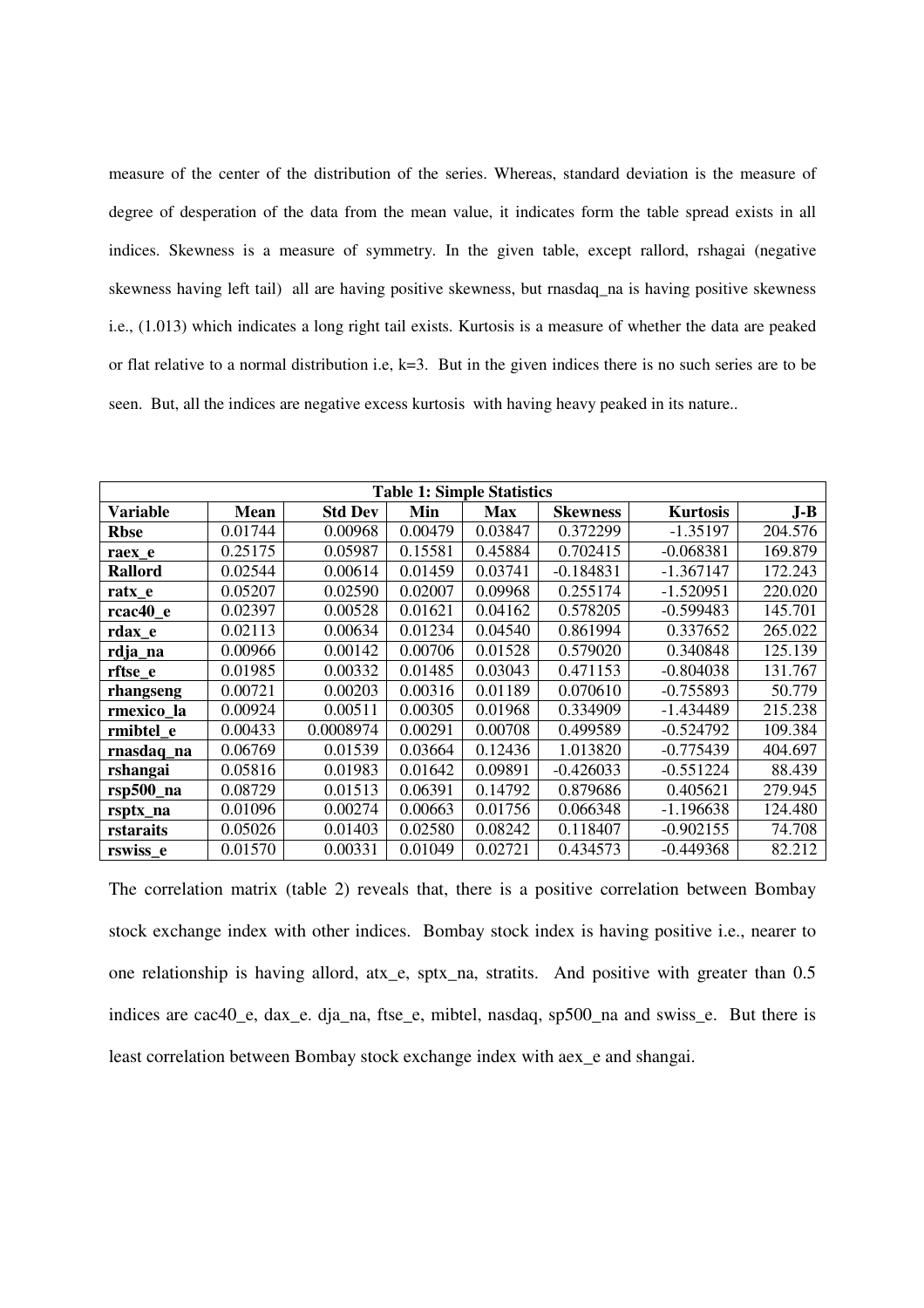|                  | <b>RBSE</b> | <b>RAEX E</b> | <b>RALLORD</b> | RATX E | RCAC40 E     | RDA E | RDJA NA | <b>RFTSE E</b> | <b>RHANG</b> | <b>RMEX</b> | <b>RMIB</b> | <b>RNASDAO</b> | <b>RSHANGAI</b> | <b>RSP500 NA</b> | <b>RSPTX NA</b> | <b>RSTARAITS</b> | RSWISS E |
|------------------|-------------|---------------|----------------|--------|--------------|-------|---------|----------------|--------------|-------------|-------------|----------------|-----------------|------------------|-----------------|------------------|----------|
| <b>RBSE</b>      |             | 0.216         | 0.914          | 0.936  | 0.536        | 0.648 | 0.673   | 0.593          | 0.904        | 0.980       | 0.559       | 0.631          | 0.295           | 0.608            | 0.926           | 0.898            | 0.641    |
| <b>RAEX E</b>    | 0.216       |               | 0.496          | 0.257  | 0.914        | 0.795 | 0.718   | 0.861          | 0.527        | 0.168       | 0.864       | 0.681          | 0.367           | 0.769            | 0.508           | 0.537            | 0.837    |
| <b>RALLORD</b>   | 0.914       | 0.496         |                | 0.913  | 0.734        | 0.787 | 0.810   | 0.778          | 0.926        | 0.917       | 0.759       | 0.694          | 0.412           | 0.760            | 0.968           | 0.953            | 0.805    |
|                  |             |               |                |        |              |       |         |                |              |             |             |                |                 |                  |                 |                  |          |
| <b>RATX E</b>    | 0.936       | 0.257         | 0.913          |        | 0.541        | 0.577 | 0.735   | 0.610          | 0.855        | 0.943       | 0.622       | 0.614          | 0.139           | 0.688            | 0.904           | 0.908            | 0.642    |
| RCAC40 E         | 0.536       | 0.914         | 0.734          | 0.541  | $\mathbf{1}$ | 0.940 | 0.831   | 0.963          | 0.768        | 0.492       | 0.942       | 0.831          | 0.403           | 0.865            | 0.758           | 0.761            | 0.957    |
| RDA E            | 0.648       | 0.795         | 0.787          | 0.577  | 0.940        |       | 0.778   | 0.923          | 0.832        | 0.617       | 0.843       | 0.807          | 0.522           | 0.778            | 0.815           | 0.798            | 0.930    |
| RDJA_NA          | 0.673       | 0.718         | 0.810          | 0.735  | 0.831        | 0.778 |         | 0.870          | 0.841        | 0.646       | 0.871       | 0.885          | 0.382           | 0.980            | 0.827           | 0.889            | 0.872    |
| RFTSE_E          | 0.593       | 0.861         | 0.778          | 0.610  | 0.963        | 0.923 | 0.870   |                | 0.808        | 0.554       | 0.928       | 0.858          | 0.379           | 0.901            | 0.801           | 0.815            | 0.970    |
| RHANG            | 0.904       | 0.527         | 0.926          | 0.855  | 0.768        | 0.832 | 0.841   | 0.808          |              | 0.864       | 0.774       | 0.807          | 0.485           | 0.797            | 0.946           | 0.952            | 0.827    |
| RMEX             | 0.980       | 0.168         | 0.917          | 0.943  | 0.492        | 0.617 | 0.646   | 0.554          | 0.864        |             | 0.513       | 0.567          | 0.295           | 0.569            | 0.911           | 0.881            | 0.605    |
| RMIB             | 0.559       | 0.864         | 0.759          | 0.622  | 0.942        | 0.843 | 0.871   | 0.928          | 0.774        | 0.513       |             | 0.802          | 0.318           | 0.902            | 0.779           | 0.799            | 0.928    |
| <b>RNASDAQ</b>   | 0.631       | 0.681         | 0.694          | 0.614  | 0.831        | 0.807 | 0.885   | 0.858          | 0.807        | 0.567       | 0.802       |                | 0.342           | 0.915            | 0.760           | 0.784            | 0.829    |
| RSHANGAI         | 0.295       | 0.367         | 0.412          | 0.139  | 0.403        | 0.522 | 0.382   | 0.379          | 0.485        | 0.295       | 0.318       | 0.342          |                 | 0.286            | 0.410           | 0.374            | 0.382    |
| <b>RSP500_NA</b> | 0.608       | 0.769         | 0.760          | 0.688  | 0.865        | 0.778 | 0.980   | 0.901          | 0.797        | 0.569       | 0.902       | 0.915          | 0.286           |                  | 0.788           | 0.844            | 0.887    |
| <b>RSPTX_NA</b>  | 0.926       | 0.508         | 0.968          | 0.904  | 0.758        | 0.815 | 0.827   | 0.801          | 0.946        | 0.911       | 0.779       | 0.760          | 0.410           | 0.788            |                 | 0.962            | 0.828    |
| <b>RSTARAITS</b> | 0.898       | 0.537         | 0.953          | 0.908  | 0.761        | 0.798 | 0.889   | 0.815          | 0.952        | 0.881       | 0.799       | 0.784          | 0.374           | 0.844            | 0.962           |                  | 0.838    |
| <b>RSWISS E</b>  | 0.641       | 0.837         | 0.805          | 0.642  | 0.957        | 0.930 | 0.872   | 0.970          | 0.827        | 0.605       | 0.928       | 0.829          | 0.382           | 0.887            | 0.828           | 0.838            |          |

i<br>S

Table 2: Cross correlations: For all Markets

# **Table 3: Regression results**

Dependent Variable: RBSE Method: Least Squares Sample: 1 2061 Included observations: 2061

| Variable         | Coefficient | Std. Error         | t-Statistic | Prob.    |
|------------------|-------------|--------------------|-------------|----------|
| $\mathcal{C}$    | $-0.001877$ | 0.000511           | $-3.676565$ | 0.0002   |
| <b>RAEX_E</b>    | $-0.009936$ | 0.002503           | $-3.969651$ | 0.0001   |
| <b>RALLORD</b>   | 0.182827    | 0.027857           | 6.562946    | 0.0000   |
| RATX_E           | $-0.004735$ | 0.007179           | $-0.659570$ | 0.5096   |
| RCAC40_E         | 0.083059    | 0.041364           | 2.007985    | 0.0448   |
| RDA E            | $-0.143537$ | 0.023610           | $-6.079523$ | 0.0000   |
| <b>RDJA_NA</b>   | 0.668038    | 0.187994           | 3.553507    | 0.0004   |
| <b>RFTSE E</b>   | $-0.554943$ | 0.044480           | $-12.47632$ | 0.0000   |
| <b>RHANGSENG</b> | 1.773305    | 0.060411           | 29.35384    | 0.0000   |
| RMEXICO LA       | 0.770191    | 0.051565           | 14.93622    | 0.0000   |
| <b>RMIBTEL E</b> | $-0.398041$ | 0.135576           | -2.935923   | 0.0034   |
| RNASDAQ_NA       | 0.132507    | 0.007591           | 17.45558    | 0.0000   |
| <b>RSHANGAI</b>  | $-0.052620$ | 0.002936           | $-17.92480$ | 0.0000   |
| RSP500_NA        | $-0.235353$ | 0.022091           | $-10.65362$ | 0.0000   |
| <b>RSPTX_NA</b>  | 0.911251    | 0.058433           | 15.59482    | 0.0000   |
| <b>RSTARAITS</b> | 0.045955    | 0.011213           | 4.098336    | 0.0000   |
| RSWISS_E         | 0.456324    | 0.043808           | 10.41651    | 0.0000   |
| R-squared        | 0.986175    | Mean dependent var |             | 0.017438 |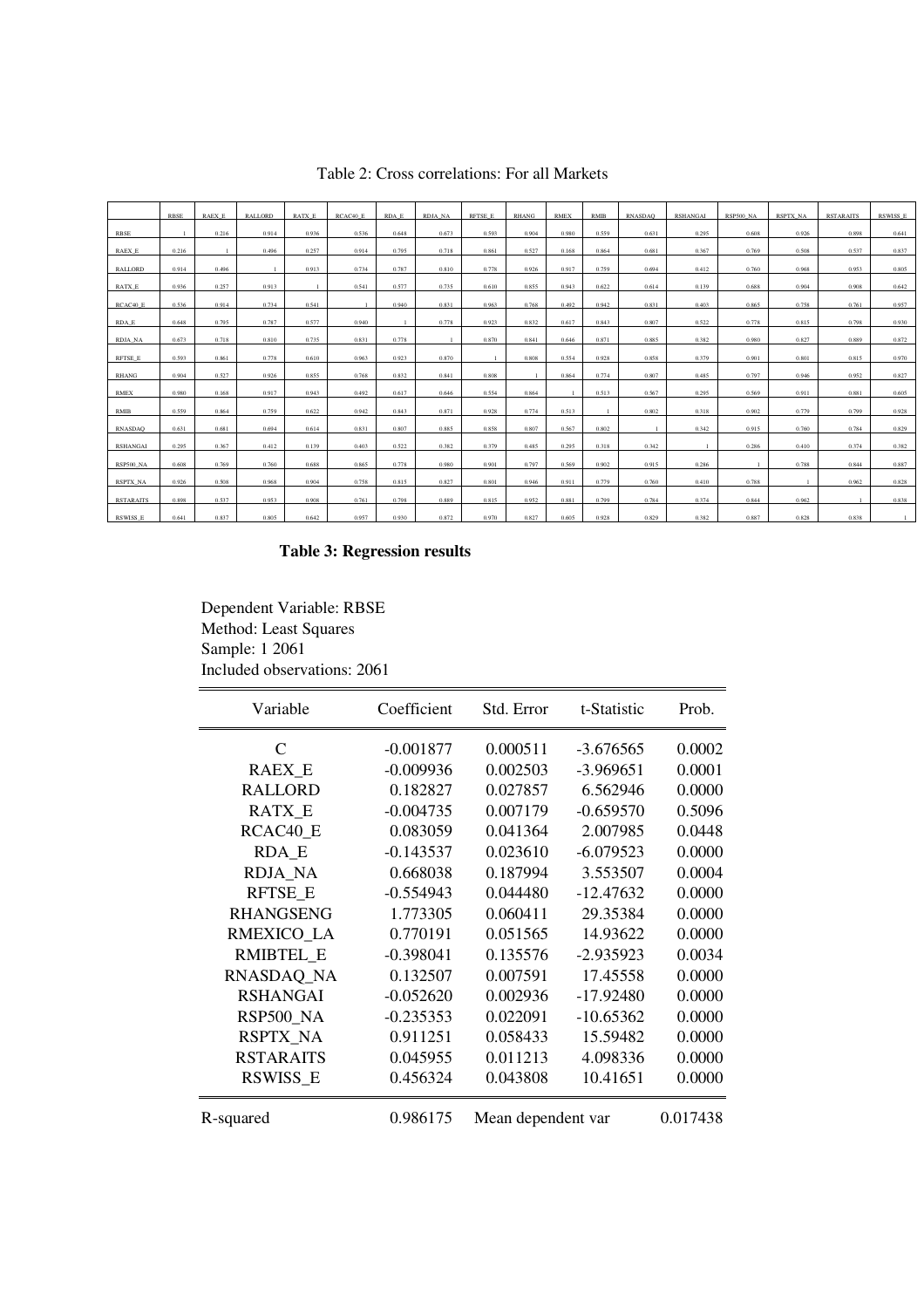| Adjusted R-squared | 0.986067 | S.D. dependent var    | 0.009678    |
|--------------------|----------|-----------------------|-------------|
| S.E. of regression | 0.001142 | Akaike info criterion | $-10.70320$ |
| Sum squared resid  | 0.002667 | Schwarz criterion     | $-10.65676$ |
| Log likelihood     | 11046.65 | F-statistic           | 9113.088    |
| Durbin-Watson stat | 0.166991 | Prob(F-statistic)     | 0.000000    |

The regression results (table 3) reveal that, majority of the variables are significant at 1% level, even though there is high t-statistic evidence this and also r-square, adjusted r-square is also evidence the same picture about the results. But when we look at the D-W stat with 0.166991 indicates, the regression is having a spurious regression i.e., having high t-values, high r-square and adjusted r-square and F-statistic . It indicates that there is a non-stationary occurs among the series. However, that the long-term information contained in levels time series will be lost after the differencing. To avoid loss of long-term information, the majority of economists insisted on working with levels instead of differences.

| Variable               | In level form              | <b>First Difference</b> |
|------------------------|----------------------------|-------------------------|
|                        | (with intercept and trend) | (With intercept)        |
|                        | <b>ADF Statistic</b>       | <b>ADF Statistic</b>    |
| <b>Rbse</b>            | $-1.9567$                  | $-32.65831$             |
| raex e                 | $-1.009637$                | $-23.00168$             |
| rallord                | 0.101336                   | -47.44972               |
| ratx_e                 | 0.286237                   | -42.83707               |
| rcac40_e               | $-0.954035$                | $-22.27270$             |
| rdax_e                 | $-2.136046$                | -47.39743               |
| rdja_na                | $-0.615159$                | $-26.25541$             |
| rftse_e                | $-1.125754$                | $-21.69613$             |
| rhangseng              | -2.434619                  | $-46.78170$             |
| rmexico_la             | -1.378196                  | -40.86398               |
| rmibtel_e              | $-0.544494$                | -15.95365               |
| rnasdaq_na             | $-2.360269$                | -35.94068               |
| rshangai               | $-1.462871$                | $-45.11517$             |
| rsp500 <sub>1</sub> na | $-0.459460$                | $-26.70852$             |
| rsptx_na               | $-0.673454$                | -48.53236               |
| rstaraits              | $-1.067458$                | -44.83061               |
| rswiss e               | $-0.574758$                | $-21.71180$             |

## **Table 4: Augmented Dickey Fuller Test Statistic**

Critical values in level form -3.9625 at 1%, -3.4119 at 5%, and -3.1279 at 10%

Critical values in first difference -3.433 at 1%, -2.862 at 5%, and -2.567 at 10%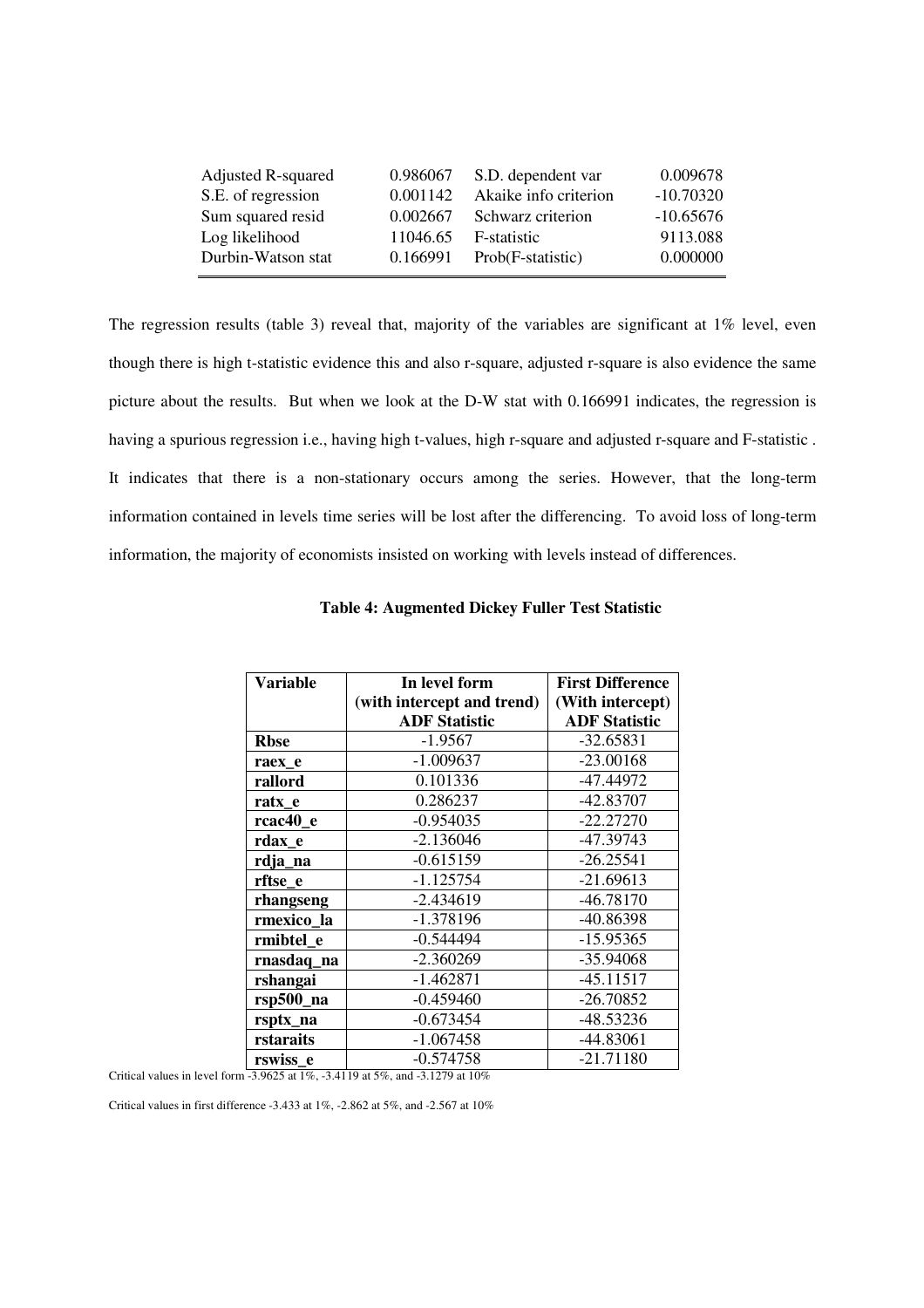An augmented Dickey Fuller (ADF) test with 4 lags of the dependent variable in a regression equation on the return data series with a intercept and trend, results indicate that the test statistic less than the crucial values in the level form at least at 10% level. But, if I repeat the same process in the first difference with intercept not with trend, all series are exceeds the test statistic critical values. So the null hypothesis of a unit root in the all the series cannot be rejected. The test statistic is more negative than the critical value and hence the null hypothesis of a unit root in the returns is convincingly rejected. Since the dependent variable in this regression is non-stationary, it is not appropriate to examine the coefficient standard errors or their ratios. Unit roots can be obtained by estimating the shift dates running a properly augmented Dickey–Fuller (ADF) regression (Table 4); the critical values depend on the shift dates and the power of the tests declines as the maximum number of allowed shifts (which is assumed to be known) increases.

| Null Hypothesis:                      | Obs  | <b>F-Statistic</b> | Probability |
|---------------------------------------|------|--------------------|-------------|
| RAEX_E does not Granger Cause RBSE    | 2059 | 3.93588            | 0.01968     |
| RBSE does not Granger Cause RAEX_E    |      | 2.12430            | 0.11978     |
| RALLORD does not Granger Cause RBSE   | 2059 | 2.02515            | 0.13224     |
| RBSE does not Granger Cause RALLORD   |      | 2.00149            | 0.13540     |
| RATX_E does not Granger Cause RBSE    | 2059 | 5.13742            | 0.00595     |
| RBSE does not Granger Cause RATX_E    |      | 0.20330            | 0.81605     |
| RCAC40_E does not Granger Cause RBSE  | 2059 | 3.30472            | 0.03690     |
| RBSE does not Granger Cause RCAC40_E  |      | 3.33658            | 0.03575     |
| RDA_E does not Granger Cause RBSE     | 2059 | 2.40348            | 0.09066     |
| RBSE does not Granger Cause RDA_E     |      | 5.67874            | 0.00347     |
| RDJA_NA does not Granger Cause RBSE   | 2059 | 0.31500            | 0.72982     |
| RBSE does not Granger Cause RDJA_NA   |      | 0.62320            | 0.53633     |
| RFTSE_E does not Granger Cause RBSE   | 2059 | 0.77553            | 0.46059     |
| RBSE does not Granger Cause RFTSE_E   |      | 1.48933            | 0.22577     |
| RHANGSENG does not Granger Cause RBSE | 2059 | 10.3530            | 3.4E-05     |
| RBSE does not Granger Cause RHANGSENG |      | 4.98209            | 0.00694     |

**Table 5: Pair-wise Granger Causality Tests**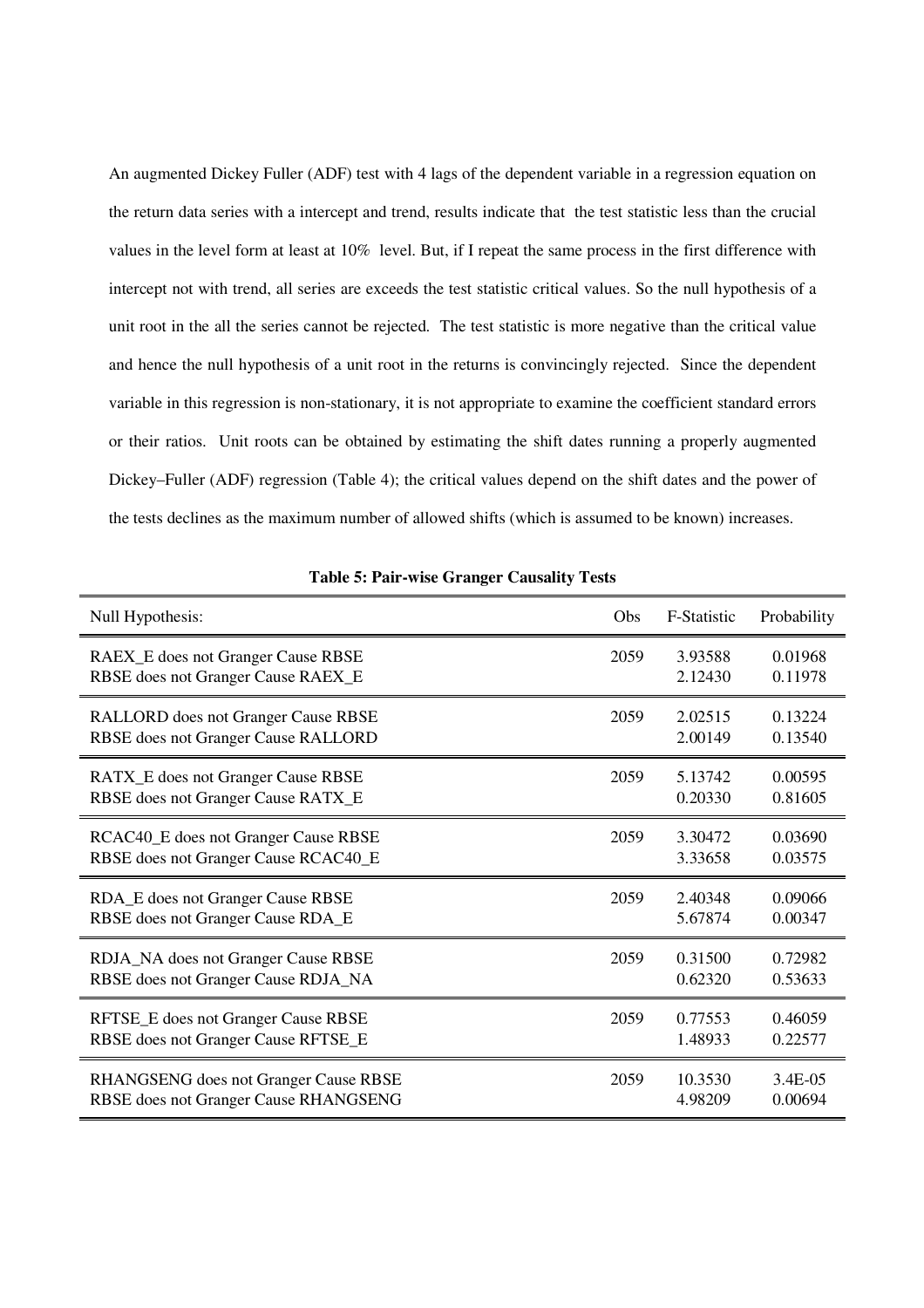| RMEXICO_LA does not Granger Cause RBSE       | 2059 | 11.6726 | 9.1E-06 |
|----------------------------------------------|------|---------|---------|
| RBSE does not Granger Cause RMEXICO_LA       |      | 9.18103 | 0.00011 |
| RMIBTEL_E does not Granger Cause RBSE        | 2059 | 2.13096 | 0.11899 |
| RBSE does not Granger Cause RMIBTEL_E        |      | 3.49238 | 0.03061 |
| RNASDAQ_NA does not Granger Cause RBSE       | 2059 | 1.88499 | 0.15209 |
| RBSE does not Granger Cause RNASDAQ_NA       |      | 2.24799 | 0.10587 |
| RSHANGAI does not Granger Cause RBSE         | 2059 | 2.07382 | 0.12597 |
| RBSE does not Granger Cause RSHANGAI         |      | 2.68248 | 0.06863 |
| RSP500_NA does not Granger Cause RBSE        | 2059 | 0.46386 | 0.62892 |
| RBSE does not Granger Cause RSP500_NA        |      | 0.10915 | 0.89661 |
| RSPTX_NA does not Granger Cause RBSE         | 2059 | 1.77191 | 0.17027 |
| RBSE does not Granger Cause RSPTX_NA         |      | 9.27591 | 9.8E-05 |
| <b>RSTARAITS</b> does not Granger Cause RBSE | 2059 | 0.49231 | 0.61129 |
| RBSE does not Granger Cause RSTARAITS        |      | 8.81523 | 0.00015 |
| RSWISS_E does not Granger Cause RBSE         | 2059 | 1.34510 | 0.26074 |
| RBSE does not Granger Cause RSWISS_E         |      | 1.75901 | 0.17247 |

Causality between any pair of variables there is a possibility of unidirectional causality or bidirectional causality or none. The primary-condition for applying Granger Causality test is to ascertain the stationarity of the variables in the pair. The second requirement for the Granger Causality test is to find out the appropriate lag length for each pair of variables.

For this purpose, we used the vector auto regression (VAR) lag order selection. Finally, the result of Granger causality test is reported in table 5. There is a unidirectional causal influence between Indian stock indices and AEX, ATX\_E, Hangseng, Mexico\_LA, Mibtel, Shangai, Staraits. There is no causal relationship between Indian stock indices and Allord, DJA\_NA, FTSE\_E, SP500\_NA. But there is bi-directional causal relationship between CAC40\_E, DAX\_E, NASDAQ\_NA, SPTX\_NA and SWISS\_E. The present study found that direction of causality is from at 1 and 5% level of significance.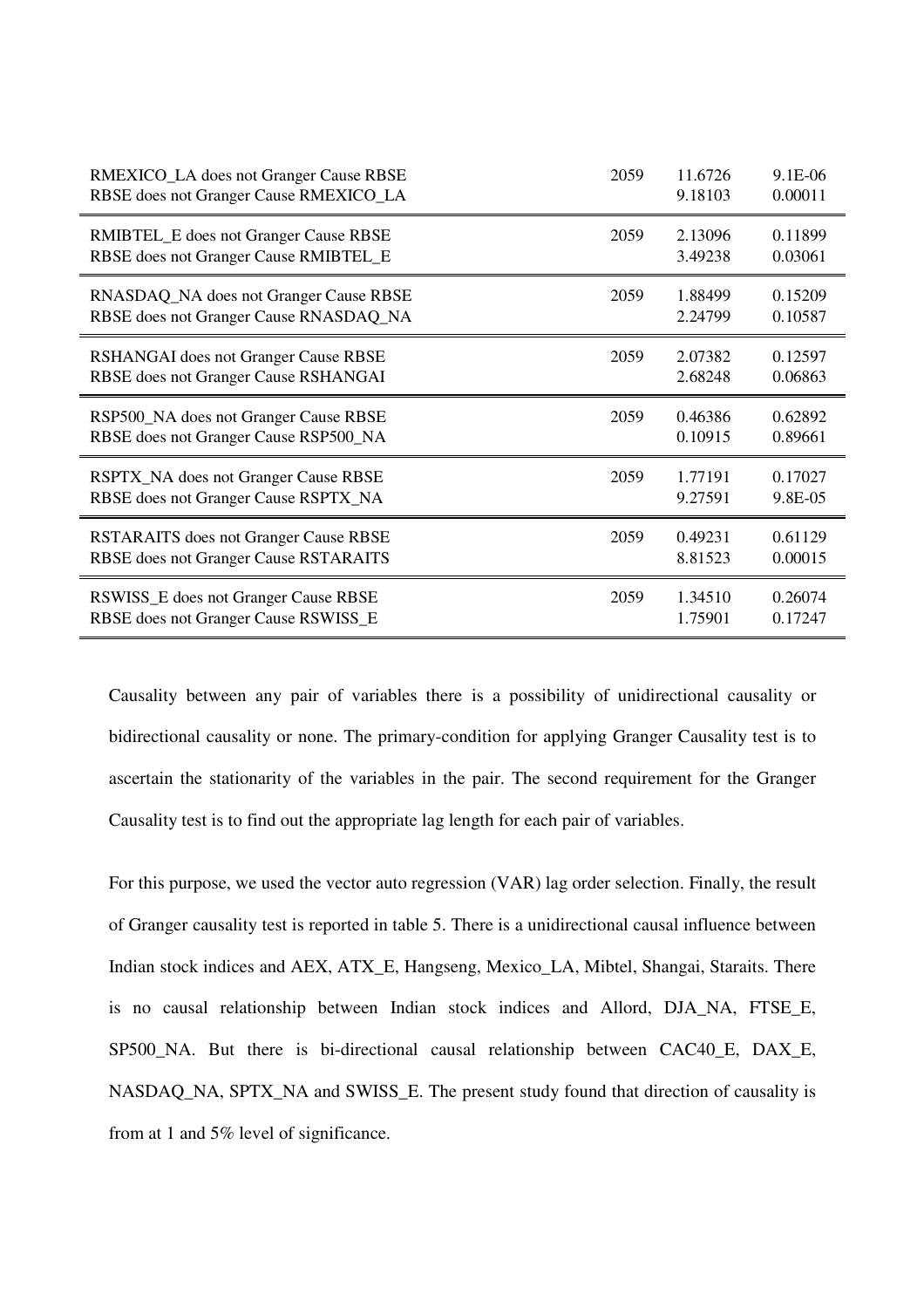#### **Co-integration test results:**

The valuable contribution of the concepts of unit root, co-integration, etc., is to force us to find out if the regression residuals are stationary. In the language of co-integration theory, a regression known as co-integration regression and the parameter is known as the co-integrating parameter. As the unit root tests try to examine the presence of stochastic trend of time series, co integration tests search for the presence of a common stochastic trend among the variables from the unit root test results, the required condition for co integration test that given series are not I (O) is satisfied. At levels all the variables are non-stationary, where as first differenced stationary. Majority of the cases, if two variables that are I(1) are linearly combined, then the combination will also be I(1). In general, if variables with difference orders of integration are combined, the combination will have an order of integration equal to the largest.

A set of variables is defined as co-integrated if a linear combination of them is stationary. Many time series are non-stationary but 'move together' over time – that is, there exist some influences on the series, which imply that the series are bound by some relationship in the long run. A cointegration relationship may also be seen as a long-term or equilibrium phenomenon, since it is possible that co-integrating variables may deviate from their relationship in the short run, but their association would return in the long run (Chris Brooks, 1995).

To analyze long run relationship between Indian stock Market and other stock markets, Johansen co-integration model has adopted. For testing co-integration, there are two test statistics to use. First, trace statistics and other is Maximum Eigen value statistics. The results are shown in table 5. An empirical result of trace statistic indicates that the rejection of null hypothesis at 0.05 critical values i.e. there are no co-integration vector. In other words, Indian stock market has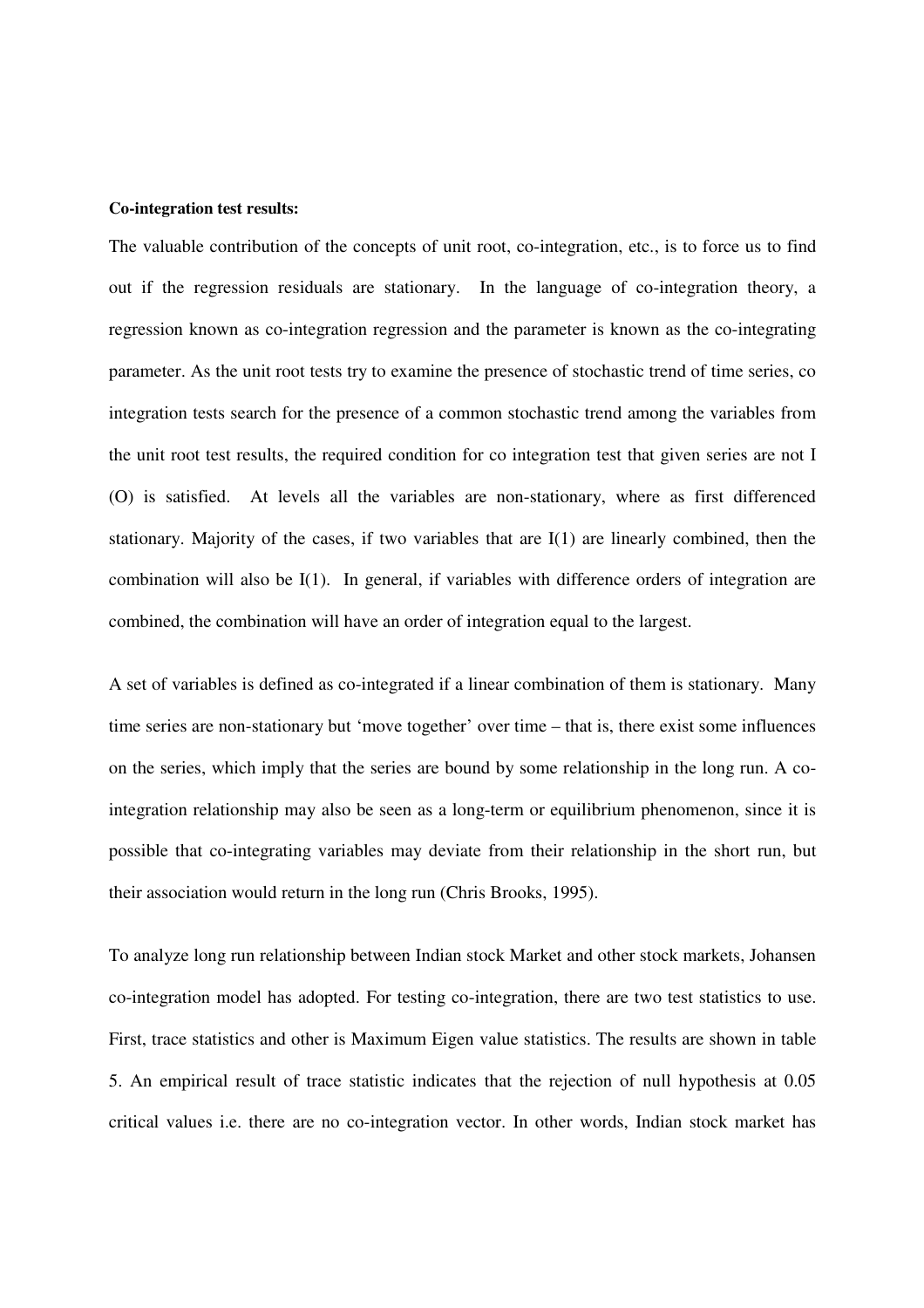long relationship with other markets. Trace test also indicates that four co-integration equations at 1% level and one co-integration equation at 5 % level of significance, tells about long run equilibrium between Bombay stock exchange and other markets.

| Hypothesized<br>No. of $CE(s)$ | Eigenvalue | Trace<br><b>Statistic</b> | 0.05<br>Critical Value | Prob.**   |
|--------------------------------|------------|---------------------------|------------------------|-----------|
| None                           | 0.113150   | 1371.519                  | NA.                    | <b>NA</b> |
| At most 1                      | 0.104365   | 1124.635                  | NA.                    | <b>NA</b> |
| At most 2                      | 0.083718   | 898.0177                  | <b>NA</b>              | <b>NA</b> |
| At most 3                      | 0.067779   | 718.2603                  | <b>NA</b>              | <b>NA</b> |
| At most 4                      | 0.053064   | 573.9602                  | <b>NA</b>              | <b>NA</b> |
| At most $5*$                   | 0.046007   | 461.8589                  | 334.9837               | 0.0000    |
| At most $6*$                   | 0.041605   | 365.0233                  | 285.1425               | 0.0000    |
| At most $7*$                   | 0.030684   | 277.6538                  | 239.2354               | 0.0003    |
| At most $8 *$                  | 0.026532   | 213.5790                  | 197.3709               | 0.0060    |
| At most 9                      | 0.019171   | 158.2935                  | 159.5297               | 0.0583    |
| At most $10$                   | 0.017531   | 118.4960                  | 125.6154               | 0.1251    |
| At most 11                     | 0.013125   | 82.13194                  | 95.75366               | 0.2969    |
| At most $12$                   | 0.012402   | 54.96791                  | 69.81889               | 0.4204    |
| At most 13                     | 0.006529   | 29.30985                  | 47.85613               | 0.7534    |
| At most 14                     | 0.004036   | 15.84192                  | 29.79707               | 0.7234    |
| At most 15                     | 0.003645   | 7.526611                  | 15.49471               | 0.5173    |
| At most 16                     | 9.04E-06   | 0.018596                  | 3.841466               | 0.8914    |

**Table 6: Multivariate co-integration Unrestricted Rank Test (Trace)** 

\*\*MacKinnon-Haug-Michelis (1999) p-values

Similarly, the empirical results of Maximum Eigen value are shown in the table 6. The empirical result indicates that the rejection of null hypothesis at 0.05 critical value i.e. no-co integration vector. It also tells that Bombay stock exchange have long run equilibrium with other markets. Maximum Eigen value indicates that two co-integration equations at 1% and one co-integration at 5 % level of significance.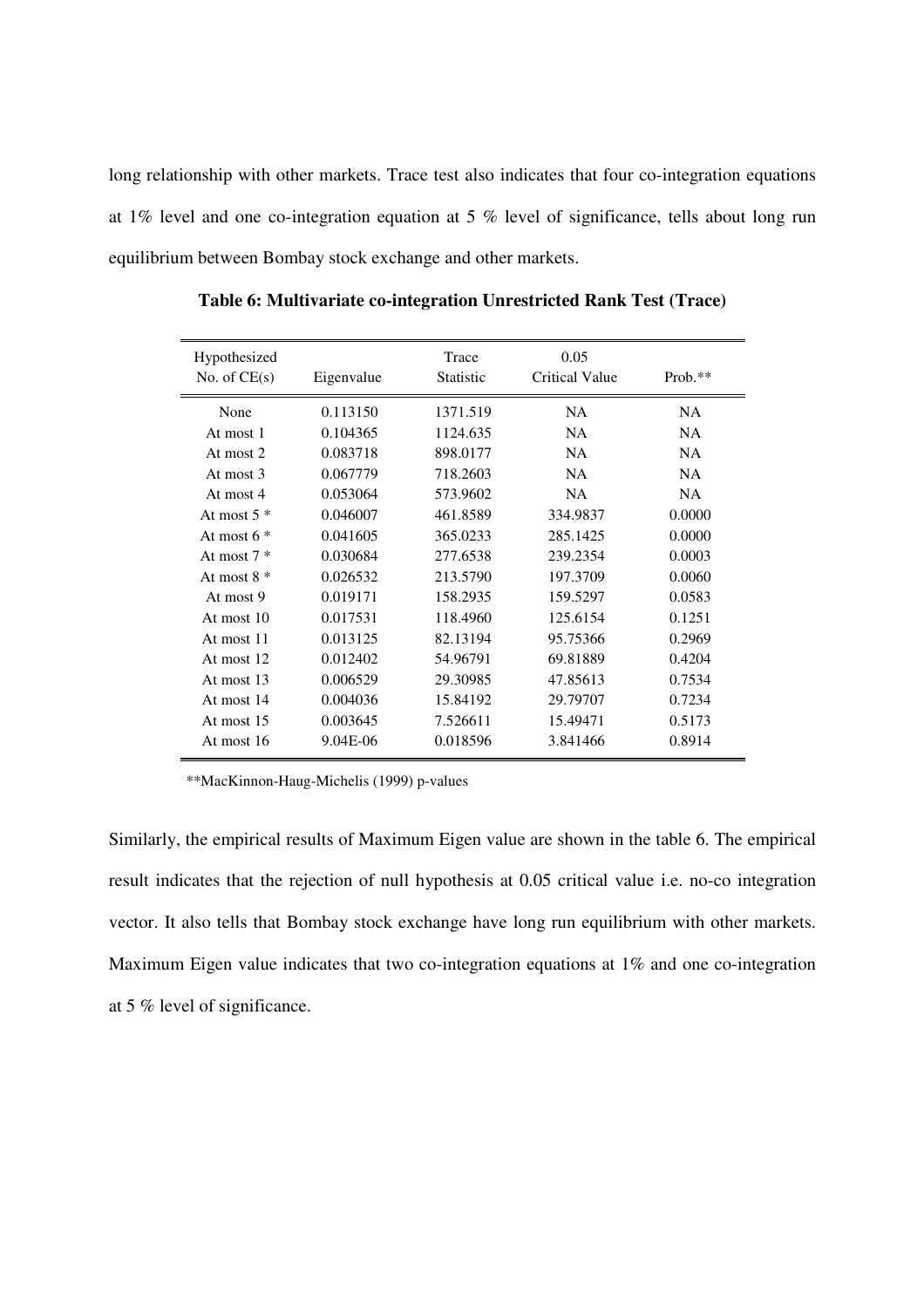| Hypothesized<br>No. of $CE(s)$ | Eigenvalue | Max-Eigen<br><b>Statistic</b> | 0.05<br><b>Critical Value</b> | $Prob.**$ |
|--------------------------------|------------|-------------------------------|-------------------------------|-----------|
| None                           | 0.113150   | 246.8843                      | <b>NA</b>                     | <b>NA</b> |
| At most 1                      | 0.104365   | 226.6174                      | <b>NA</b>                     | NA.       |
| At most $2$                    | 0.083718   | 179.7574                      | NA                            | <b>NA</b> |
| At most $3$                    | 0.067779   | 144.3001                      | <b>NA</b>                     | <b>NA</b> |
| At most 4                      | 0.053064   | 112.1012                      | <b>NA</b>                     | <b>NA</b> |
| At most $5*$                   | 0.046007   | 96.83559                      | 76.57843                      | 0.0003    |
| At most $6*$                   | 0.041605   | 87.36951                      | 70.53513                      | 0.0007    |
| At most 7                      | 0.030684   | 64.07480                      | 64.50472                      | 0.0549    |
| At most 8                      | 0.026532   | 55.28551                      | 58.43354                      | 0.0991    |
| At most 9                      | 0.019171   | 39.79754                      | 52.36261                      | 0.5079    |
| At most 10                     | 0.017531   | 36.36404                      | 46.23142                      | 0.3765    |
| At most 11                     | 0.013125   | 27.16403                      | 40.07757                      | 0.6214    |
| At most 12                     | 0.012402   | 25.65806                      | 33.87687                      | 0.3420    |
| At most 13                     | 0.006529   | 13.46793                      | 27.58434                      | 0.8575    |
| At most 14                     | 0.004036   | 8.315304                      | 21.13162                      | 0.8834    |
| At most 15                     | 0.003645   | 7.508015                      | 14.26460                      | 0.4309    |
| At most 16                     | 9.04E-06   | 0.018596                      | 3.841466                      | 0.8914    |

**Table 7: Multivariate Unrestricted Cointegration Rank Test (Maximum Eigenvalue)** 

#### **Empirical analysis Error Correction Mechanism:**

From the above analysis, it has explained that, Indian capital market has long run relationship with other developing markets. But that does not mean they have short run equilibrium. There may exists short run dynamics among capital markets. For taking care of short run equilibrium Error Correction Mechanism (ECM) has been adopted. ECM empirical results have shown in the table (6). Indian capital market and Australian capital market has taken into consideration. Empirical result shows that coefficient of difference closing price ATX-100 is non-zero that means difference closing price Sensex is out of equilibrium. Since co-efficient of lagged residual is negative, the term  $\theta$ ut-1 is negative. Therefore, the dependent variable  $\Delta X$  is also negative to restore equilibrium. That means dependent variable  $\Delta X$  is above its equilibrium value, it starts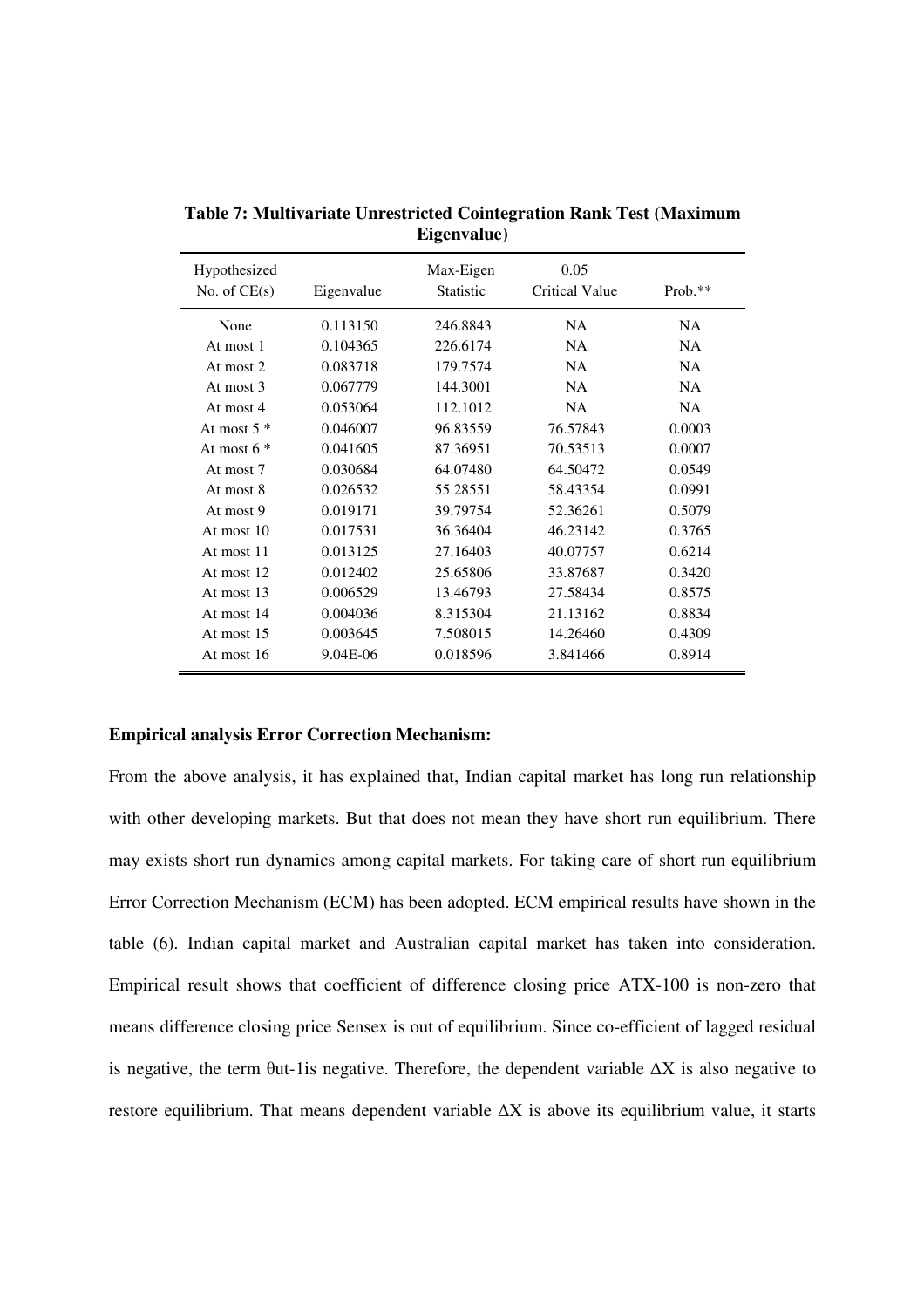falling in the next period to correct the equilibrium error. Empirical result also finds that Indian capital market adjusts to change in Australian capital market have a positive impact on short-run changes. Similarly, in case of UK, Japan and France, short run changes in the capital market has positive impact on short-run changes in Indian capital market except USA capital market which has shown negative impact on short run changes in Indian capital market.

#### Vector Error Correction estimates

| Cointegrating Eq: | CointEq1     |
|-------------------|--------------|
| $RBSE(-1)$        | 1.000000     |
| $RAEX_E(-1)$      | 0.055373     |
|                   | (0.02067)    |
|                   | [2.67931]    |
| RALLORD(-1)       | -1.091942    |
|                   | (0.21132)    |
|                   | $[-5.16732]$ |
| $RATX_E(-1)$      | $-0.035879$  |
|                   | (0.05483)    |
|                   | $[-0.65437]$ |
| RCAC40_E(-1)      | 1.890385     |
|                   | (0.38265)    |
|                   | [4.94027]    |
| $RDA_E(-1)$       | 0.121756     |
|                   | (0.19005)    |
|                   | [0.64063]    |
| $RDJA_NA(-1)$     | 1.606171     |
|                   | (1.40853)    |
|                   | [1.14032]    |
| $RFTSE_E(-1)$     | 0.842189     |
|                   | (0.35916)    |
|                   | [2.34490]    |
| RHANGSENG(-1)     | $-2.511124$  |
|                   | (0.46817)    |
|                   | $[-5.36375]$ |
| RMEXICO_LA(-1)    | 0.008306     |
|                   | (0.40725)    |
|                   | [0.02039]    |
| RMIBTEL_E(-1)     | 2.219601     |
|                   | (1.07268)    |
|                   | [2.06921]    |
| $RNASDAQ_NA(-1)$  | $-0.297622$  |
|                   | (0.05803)    |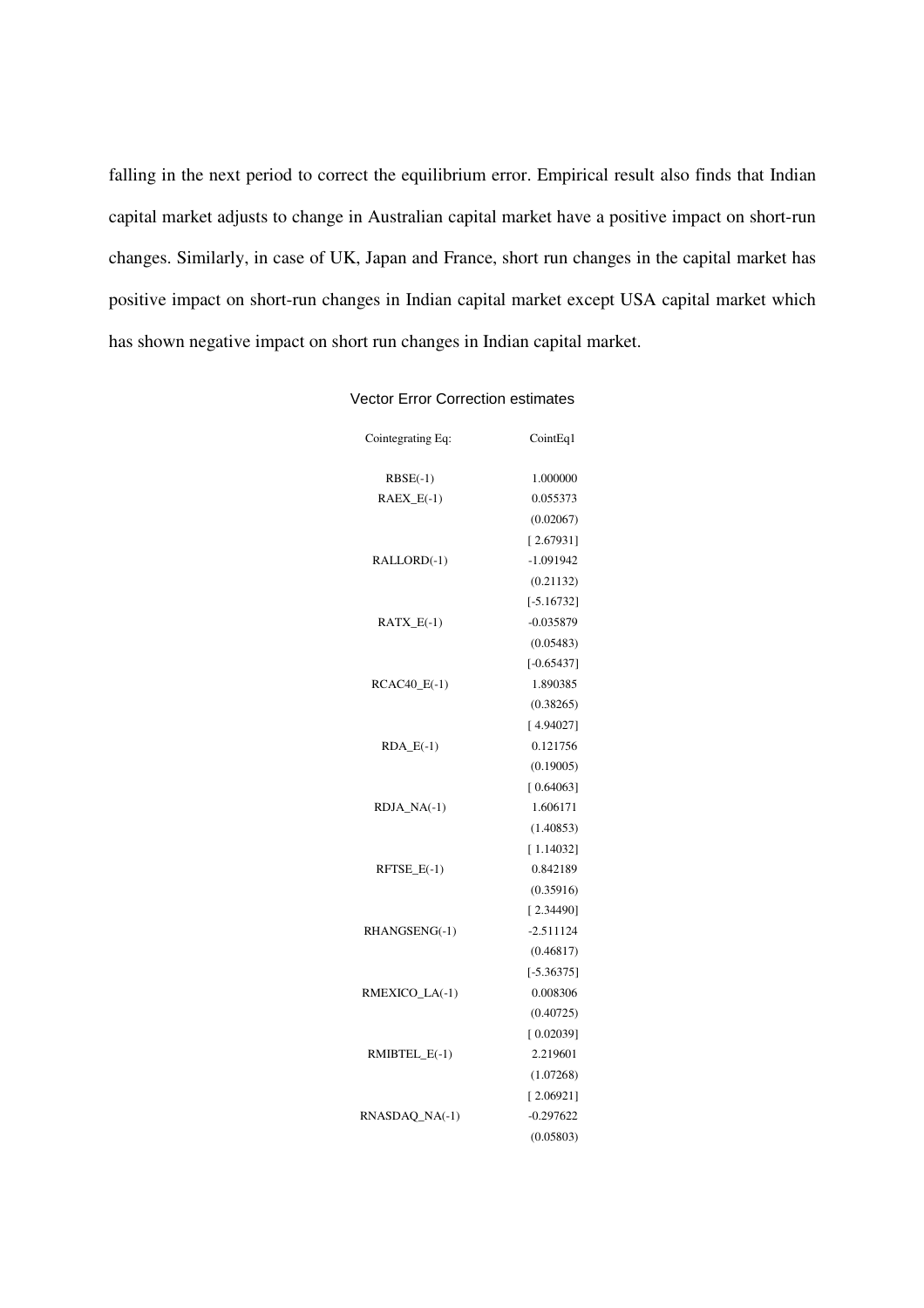|                  | $[-5.12900]$ |
|------------------|--------------|
| RSHANGAI(-1)     | 0.044028     |
|                  | (0.02170)    |
|                  | [2.02881]    |
| RSP500_NA(-1)    | $-0.192976$  |
|                  | (0.16733)    |
|                  | $[-1.15324]$ |
| $RSPTX_N(A(-1))$ | 1.558806     |
|                  | (0.45090)    |
|                  | [3.45713]    |
| RSTARAITS(-1)    | $-0.010596$  |
|                  | (0.08544)    |
|                  | $[-0.12402]$ |
| $RSWISS_E(-1)$   | -4.050963    |
|                  | (0.35075)    |
|                  | $[-11.5495]$ |
| ┌                | 0.008051     |
|                  |              |

**Figure 1: Return values of different stock indices** 

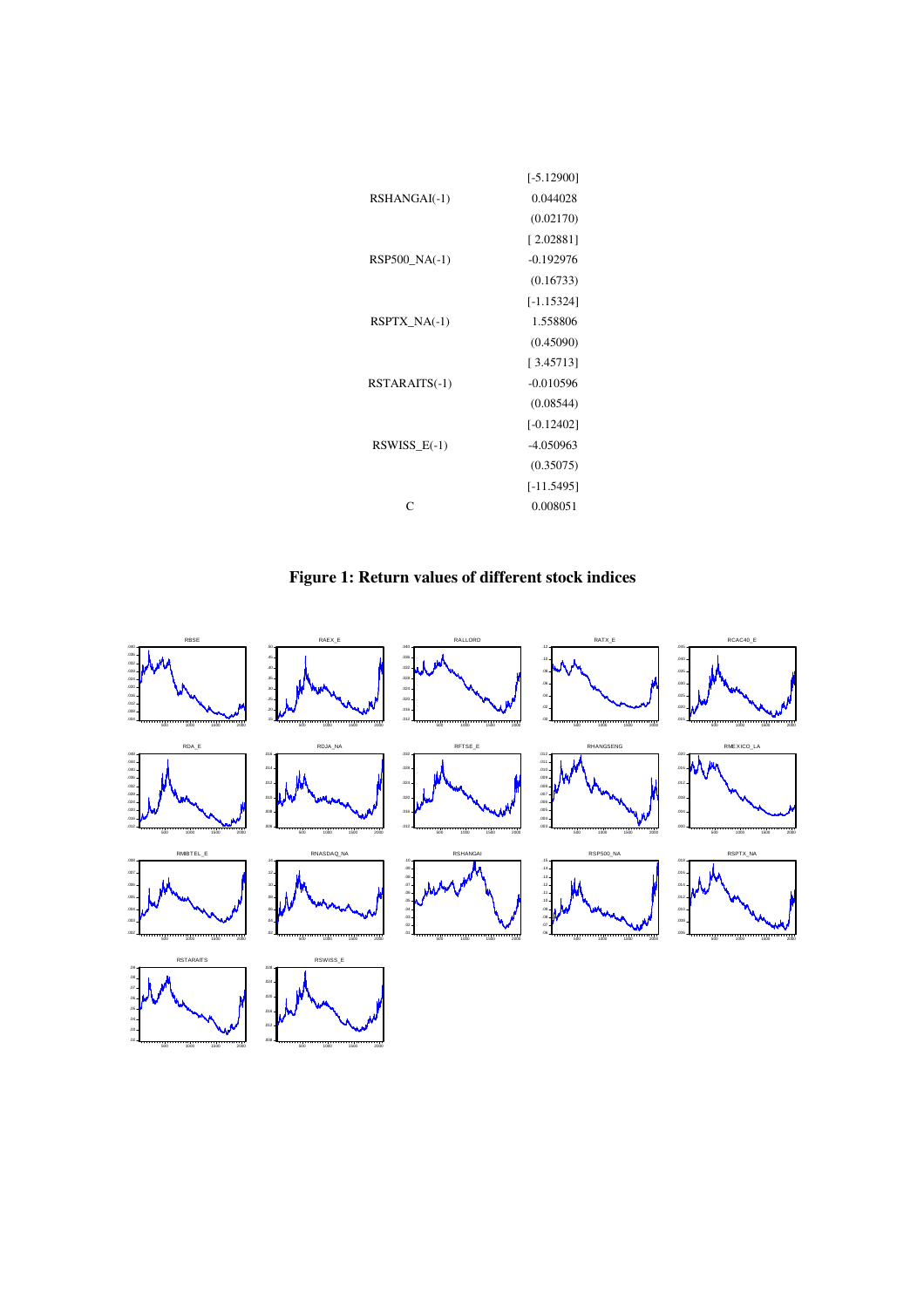

# **Figure 2: Residual series of stock indices**

**Figure 3: Co-integration analysis for the above said equation** 

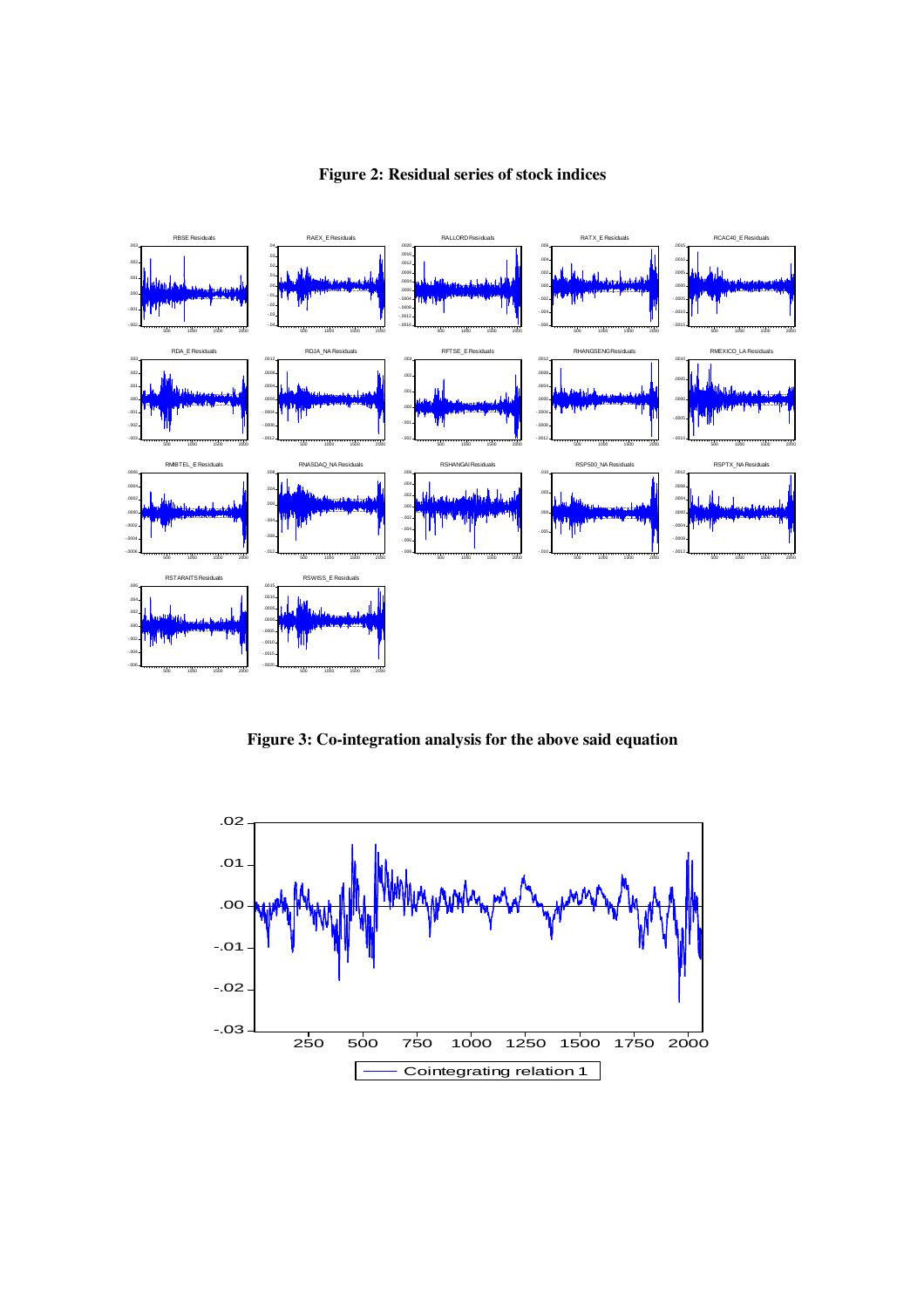#### **Concluding Remarks:**

This paper empirically investigates the long run equilibrium relationship between the Indian stock market and the stock market indices of five developed countries as a using the multivariate co integration. The multivariate co integration technique is used to investigate the long run relationship. To assess the short run influence of one market on the other and to assess how many days each market takes to factor out the influence Indian market, we have used the granger causality test with two days.

The study concludes, that India and other countries markets highly co integrating during the period of the study. Financial integration is key to delivering competitiveness, efficiency and growth. But Is integration brings financial stability? Not necessarily. As it indicates that, the integration of markets may also have positive impact of financial crisis which happened all over the world.